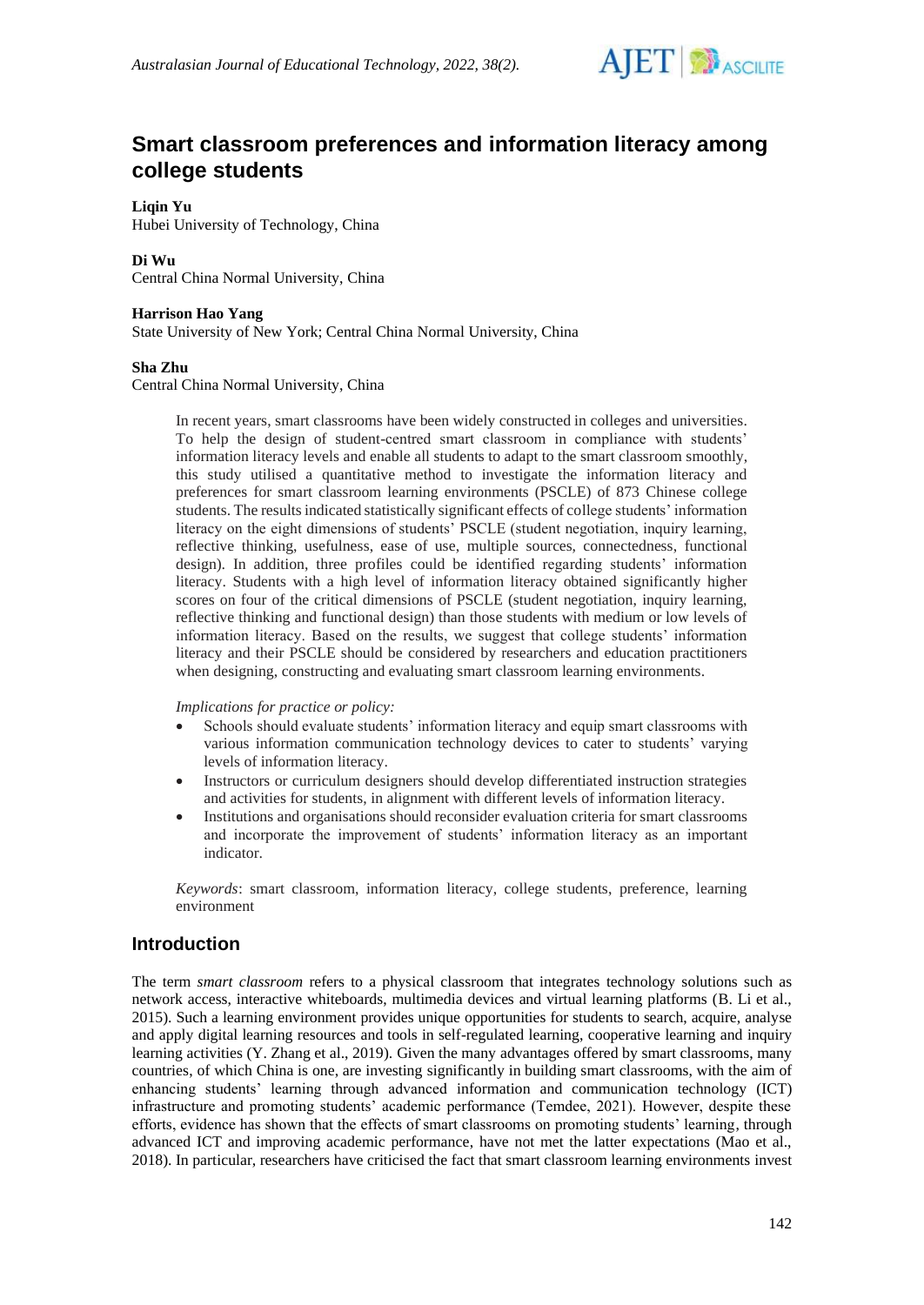

large amounts of money in order to construct the most advanced facilities, without considering student perspectives (K. Li et al., 2016; K. C. Li & Wong, 2021; Ze & Fu, 2020). Previous studies have indicated that students' preference for learning environments, that is perceptions of a specific learning environment, could affect their learning outcomes (Chuang & Tsai, 2005; Fraser, 1998; Lu et al., 2021).

Students' preferences for a smart classroom learning environment (PSCLE) refers to students' attitude or latent tendency towards specific technology tools and digital learning resources in a smart classroom learning environment (X. Zhang et al., 2020), which has been identified as an important channel for understanding the usefulness and function of smart classrooms from the user perspective (MacLeod et al., 2018). Researchers have investigated students' PSCLE to improve the effectiveness of the smart classroom learning environment (MacLeod et al., 2018; Yang et al., 2018). Although one study examined how students' gender, education level and technological self-efficacy may affect their PSCLE (Y. Li et al., 2019), there have been few investigations into the effects of students' information literacy on their PSCLE.

Prior studies have shown that students' information literacy can be a major factor influencing students' learning in a smart classroom environment (Mao et al., 2018; Ze & Fu, 2020). For instance, Ghavifekr and Rosdy (2015) reported that low levels of student and teacher information literacy caused interruptions in the teaching and learning process. Koper's (2014) study highlighted students' complaints that the equipment and online platforms in smart classrooms were too complicated to operate in a user-friendly way. Similarly, the findings of another study indicated that students are unable to acquire and share digital learning resources in smart classrooms because of their insufficient ICT knowledge and skills (Yang et al., 2018). It is therefore essential that education administers, researchers and practitioners consider the impact of students' information literacy on their PSCLE when designing and constructing smart classrooms.

Thus far, the impact of students' information literacy on their PSCLE has been understudied. Therefore, the present study aimed to explore the relationship between students' information literacy and their PSCLE. Specifically, this study aimed to explore the following two questions:

- Research question 1: Do relationships exist between students' information literacy and their PSCLE? If so, to what extent does information literacy predict PSCLE?
- Research question 2: Are there any differences in students' PSCLE across different information literacy levels?

By analysing the relationship between students' PSCLE and their level of information literacy, we hope that this paper can provide useful insights for researchers and education practitioners to design studentcentred smart classroom learning environments in compliance with students' information literacy levels, with the ultimate aim of enabling all students to adapt smoothly to smart classroom learning environments.

# **Theoretical framework**

### **Students' information literacy**

Since the term *information literacy* was coined in 1974 by Zurkowski, the definition has evolved alongside the development of information technology. By the end of the 1980s, the ability to search and use information efficiently was identified as a critical element of information literacy (Behrens, 1994). With the emergence and application of computers and the Internet, the connotation of information literacy has gradually shifted from emphasising the ability to retrieve information to addressing the discovery, organisation, use and evaluation of information (Macefield, 2009). For instance, Catts and Lau (2008) defined information literacy as "the ability to recognize information needs, locate and evaluate the quality of information, store and retrieve information, make effective and ethical use of information and apply information to create and communicate knowledge" (p. 12). Similarly, the Association of College and Research Libraries popularised the definition of information literacy, describing it as "a set of comprehensive abilities encompassing the reflective discovery of information, the understanding of how information is produced and valued, and the use of information in creating new knowledge and participating ethically in communities of learning" (2016, p. 8).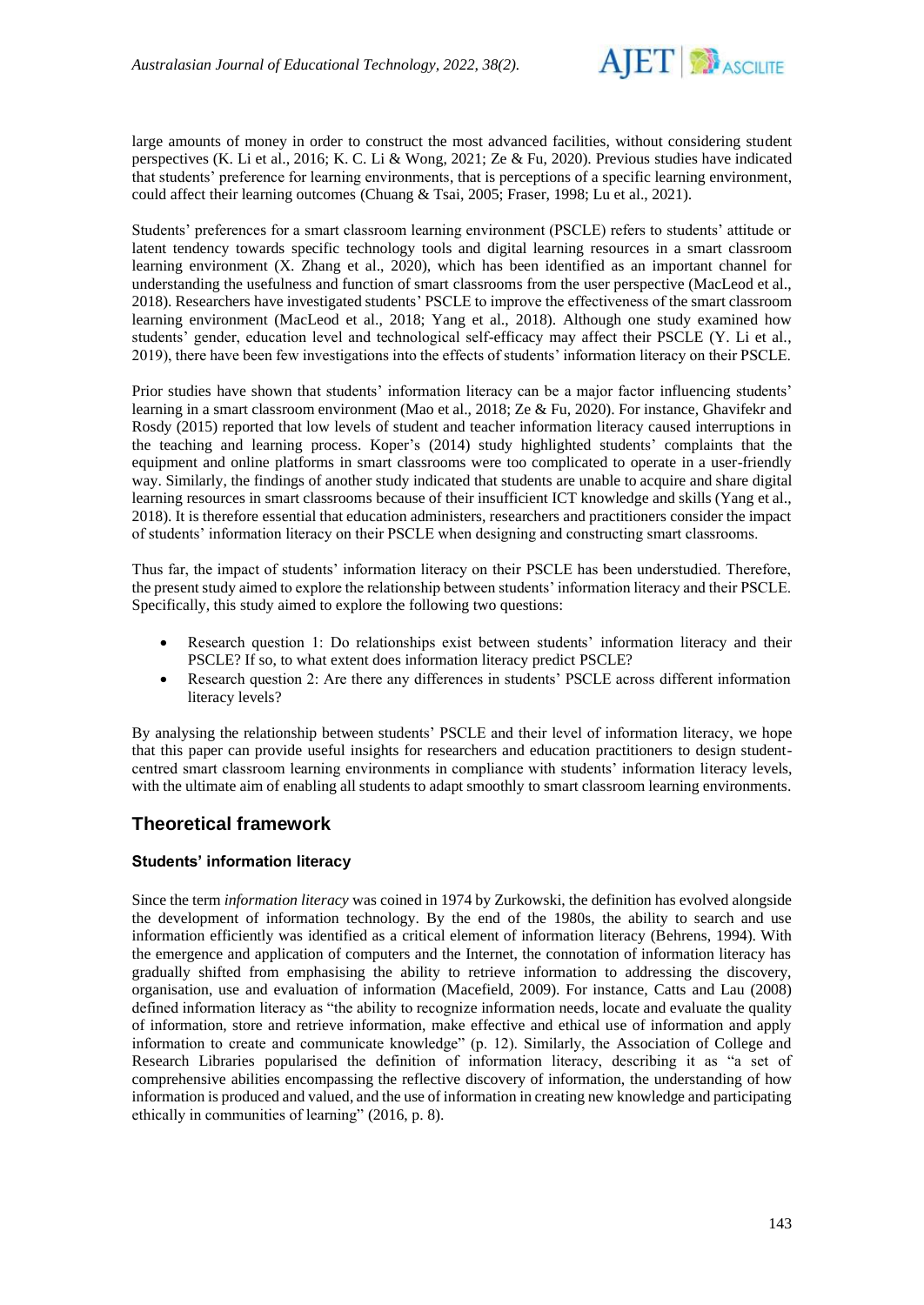

At present, with the widespread application of new information technology (such as big data, virtual reality and artificial intelligence), critical thinking, information creation and problem-solving skills have widely come to the fore in academic fields. For example, the Organisation for Economic Cooperation and Development document, *Upgrading the ICT Questionnaire Items in PISA 2021*, states that information literacy encompasses not only the ability to use information technology to access, evaluate, manage, share, communicate, transform and create information but also the ability to use information technology to solve problems creatively and in a responsible manner (Lorenceau et al., 2019). In addition, some countries and international organisations have come to consider computational thinking as a critical domain of information literacy. For example, according to H. S. Kim et al. (2019), Korea has developed a new assessment framework of information literacy that includes problem-solving strategies, computational thinking, information organisation and creation. In addition, the 2018 international computer and information literacy level study (Fraillon et al., 2020) regarded programming skills and computational thinking as important components of information literacy assessments.

In light of the above and based on an extensive literature review as well as previous research (Zhu et al., 2019; Zhu et al., 2020), we identified four key dimensions of information literacy for the purposes of the current study: information awareness and attitude, information knowledge and skills, information thinking and behaviour and information social responsibility. Information awareness and attitude refers to one's sensitivity to the information and judgement of information, as well as the awareness of issues surrounding information privacy and security. Information knowledge and skills refers to an individual's understanding and mastery of information science knowledge and the use of common software or tools to complete digital tasks. Information thinking and behaviour refers to a series of thinking activities carried out by individuals as they engage in problem-solving in the field of computer science, as well as the ability and tendency to make use of information technology. Information social responsibility here refers to an individual's responsibilities in terms of the ethics, laws and regulations of the information society.

#### **Students' PSCLE**

Preference has been identified as a latent tendency to consider something desirable or undesirable (Zajonc, 1980; Zajonc & Markus, 1982). In a smart classroom learning environment, research has found that students develop their preference for learning activities, learning resources and hardware and software equipment, after they have first experienced these in the learning environment (X. Zhang et al., 2020). In this context, researchers have developed questionnaires to investigate learners' PSCLE, with the aim of improving the condition of the smart classroom learning environment and provide an enhanced potential for the optimisation of learning experiences (Fraser, 1998). For example, Yang et al. (2018) developed five dimensions pertaining to resources, environment, enhancement, management and presentation to measure primary and middle school students' perceptions of the smart classroom learning environment. B. Li et al. (2015) used 11- to 15-year-old learners' data to develop and validate a 10-scale smart classroom inventory, considering physical design, flexibility and technology usage. Yang and Huang (2015) proposed a framework of 10 dimensions for evaluating technology-rich classroom environments from a pedagogical perspective, considering the optimum level for sharing learning content, managing classroom layout and instructional materials and accessing digital resources.

In addition, MacLeod et al. (2018) designed an instrument for measuring students' PSCLE in higher education, which consisted of eight dimensions: student negotiation, inquiry learning, reflective thinking, perceived usefulness, ease of use, multiple sources, connectedness and functional design. The instrument measures students' preferences with regard to the cognitive, metacognitive, technical, content, social and physical aspects of the smart classroom. The student negotiation and inquiry learning dimensions were designed to assess the cognitive environmental aspects of the smart classroom; the reflective thinking dimension was developed to evaluate the metacognitive aspects of the smart classroom; the ease of use and perceived usefulness dimensions were developed to assess the technical aspects of the smart classroom; the multiple sources dimension was designed to assess the content feature of smart classrooms; the connectedness dimension was developed to measure the social aspects of the smart classroom and the functional design dimension was designed to evaluate the physical features of the space of the smart classroom learning environment. Thus, for the purposes of the current study, we used MacLeod et al.'s eight dimensions to investigate college students' PSCLE, as well as the relationship between students' PSCLE and their information literacy.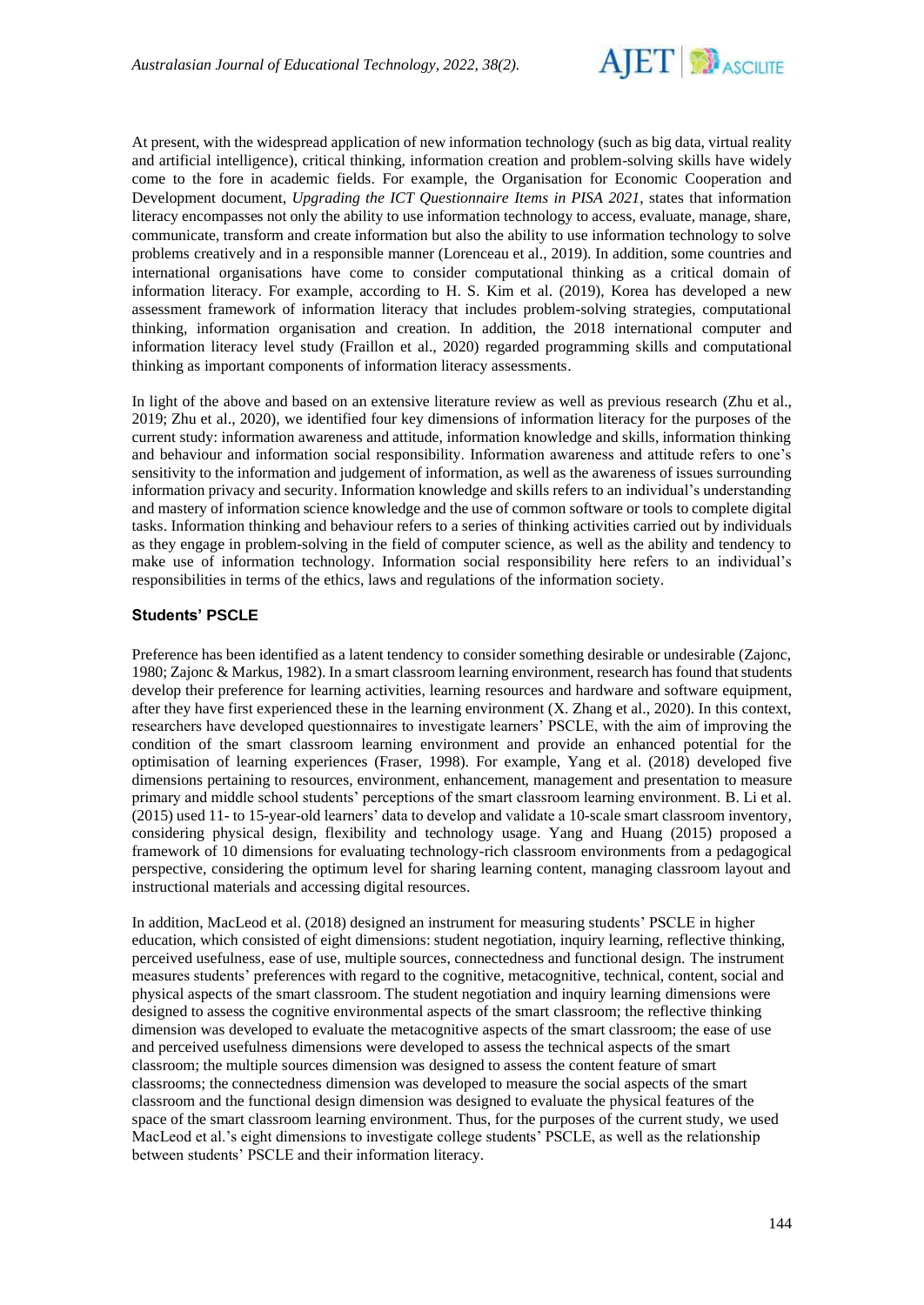

# **Research model and hypotheses**

This study aimed to examine the relationship between the different dimensions of students' PSCLE (student negotiation, inquiry learning, reflective thinking, perceived usefulness, ease of use, multiple sources, connectedness, functional design) and their information literacy. As shown in Figure 1 depicting our research model, students' information literacy was here taken to be an independent variable, while the eight dimensions of their PSCLE were dependent variables. The following section summarises the literature that informed the development of our hypotheses concerning the relationship between the dependent and independent variables of this study.



*Figure 1.* Research model

### **Student negotiation**

Student negotiation refers to the extent to which students have opportunities to explain and modify their ideas with others in smart learning environments (Chuang & Tsai, 2005). This is a critical learning process as it requires students to justify their ideas and consider others' viewpoints (Taylor et al., 1997). In the context of negotiated learning, students need to interact and discuss with others and use other students' resources appropriately and efficiently in order to optimise their learning process [\(Yuksel, 2010\)](https://www.sciencedirect.com/science/article/pii/S1096751615000226#bb0210).

Ting (2015) reported that students' information literacy can be enhanced and developed by designing negotiated learning activities. In negotiated learning, students interact with teachers and peers in deciding and selecting learning resources and materials. Such an interaction process involves students' ability to make efficient use of digital resources, which is related to their information literacy. The findings of Tang and Chaw's (2016) study demonstrated that students who have a high level of information literacy can adapt well to the negotiated learning environment, as they find it easy to share learning resources and systems tools with peers and to negotiate the content they want to learn with teachers.

In light of this, we propose that students' preference for negotiation learning may be positively related to their level of information literacy. Specifically, we hypothesised the following:

H1: Students' level of information literacy is positively related to their degree of preference toward negotiated learning.

### **Inquiry learning**

Inquiry learning has been described as a process of discovering new knowledge by conducting experiments and making observations (Maor & Fraser, 1996). Inquiry learning emphasises active participation and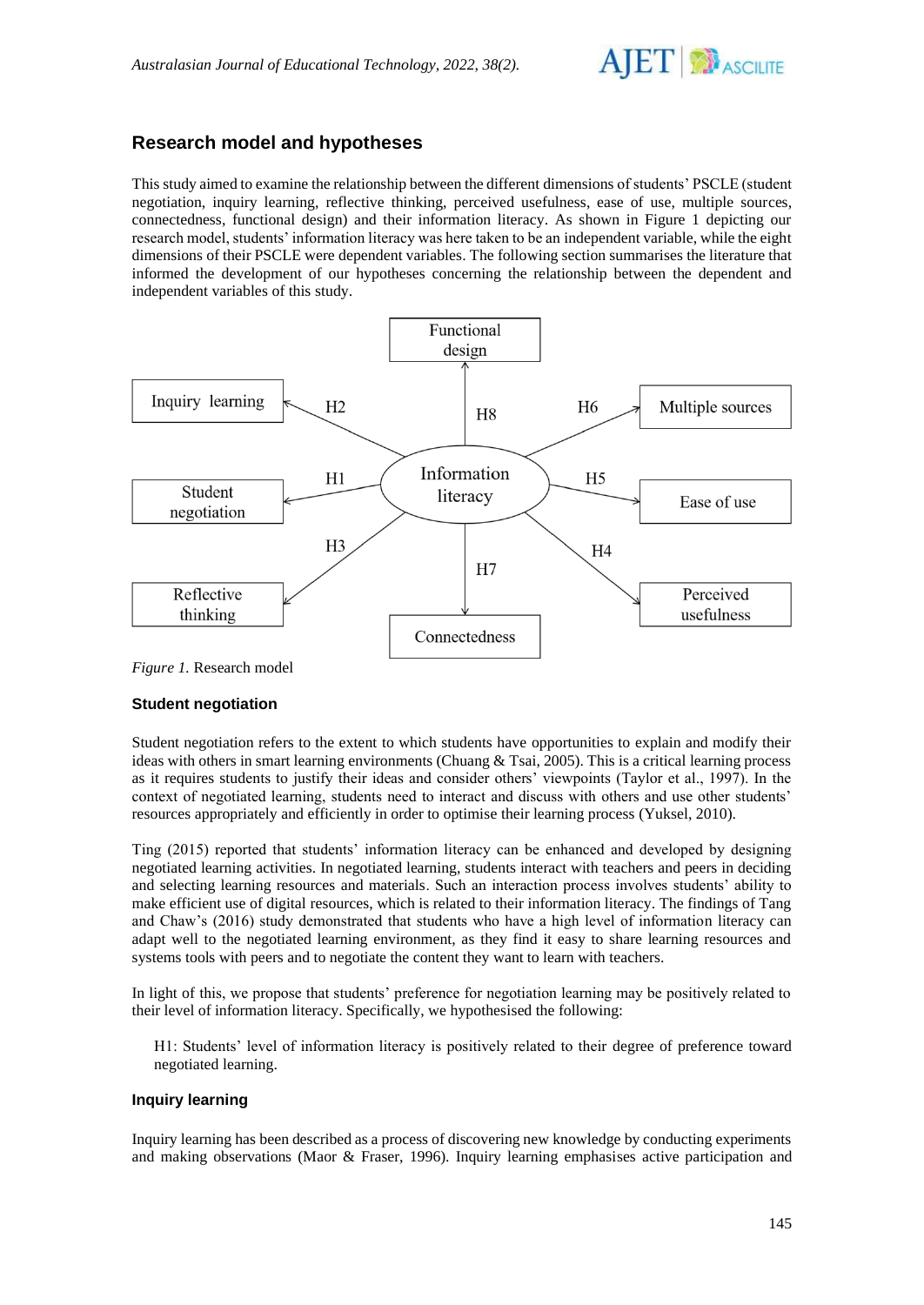

learners' responsibility for discovering unknown knowledge (Pedaste et al., 2015). For example, Harlen (2013) stated that inquiry learning allows students to understand natural phenomena and the world by using their cognitive and physical skills.

The literature indicates that inquiry learning activities in a web-based or digital environment are effective in developing students' information literacy (Fu & Pow, 2011; Kuiper et al., 2009; Owston et al., 2009). For example, Pow and Jun (2012) conducted an experimental study with a class of secondary school students to explore the effectiveness of cooperative inquiry learning activities in developing students' information literacy. The results indicated that collaborative inquiry learning activities helped students engage in information literacy practices and improve their information literacy levels. In addition, Chu et al.'s (2011) found inquiry and collaborative learning approaches have a positive impact on the development of primary school students' information literacy. In addition, Gasque's (2016) study presented a literature review on issues related to inquiry learning curricula to develop students' information literacy. The results suggested that inquiry-based learning allows for better integration of information literacy content, providing more meaningful learning by encouraging reflection, active participation and learning among others.

Given this understanding and based on the related literature, we propose that college students' preference for inquiry learning may be positively associated with their level of information literacy. Our hypothesis was as follows:

H2: Students' level of information literacy is positively related to their degree of preference toward inquiry learning.

### **Reflective thinking**

Reflective thinking refers to the active, repeated and deep re-conceptualisation of existing conclusions, perceptions, or ideas; an essential process for gaining a deep understanding of the given body of knowledge (Biggs, 1993; Kurt, 2018; Maor & Fraser, 1996).

Reflective thinking has been identified as a critical element of information literacy. For example, Vezzosi (2004) claimed that information literacy is crucial in empowering individuals' critical thinking skills. Specifically, he stated that the information search process requires individuals to identify their information need, select suitable information sources, evaluate findings, organise information and construct new knowledge, so that the abilities of interpretation, analysis, synthesis and evaluation, which are the typical features of reflective thinking, can be fostered.Similarly, Hobbs et al. (2015) stated that information literacy consists of acquiring information, analysing and evaluating information, synthesising existing information and creating new knowledge and reflecting on these information activities. Pérez and Murray (2010) proposed a model of information literacy encompassing knowledge, skills, attitude, reflective thinking, intention and generativity, in which knowledge, skills and attitudes affect generativity via reflection and intention.

In accordance with this, we propose that college students' preference for reflective thinking in smart classrooms may be positively related to their level of information literacy. More specifically, we hypothesised the following:

H3: Students' level of information literacy is positively related to their degree of preference toward reflective thinking.

### **Perceived usefulness and perceived ease of use**

Researchers have employed the technology acceptance model to explain and predict users' acceptance of new information technology and have suggested that users' intention to adopt a particular technology is directly related to the perceived usefulness and perceived ease of use of that technology (Davis et al., 1989; Rose & Fogarty, 2006). Perceived usefulness refers to the degree to which individuals believe that using technology would enhance their productivity, while perceived ease of use captures individuals' belief pertaining to the extent to which using technology would be free from effort (Teo, 2011, 2013).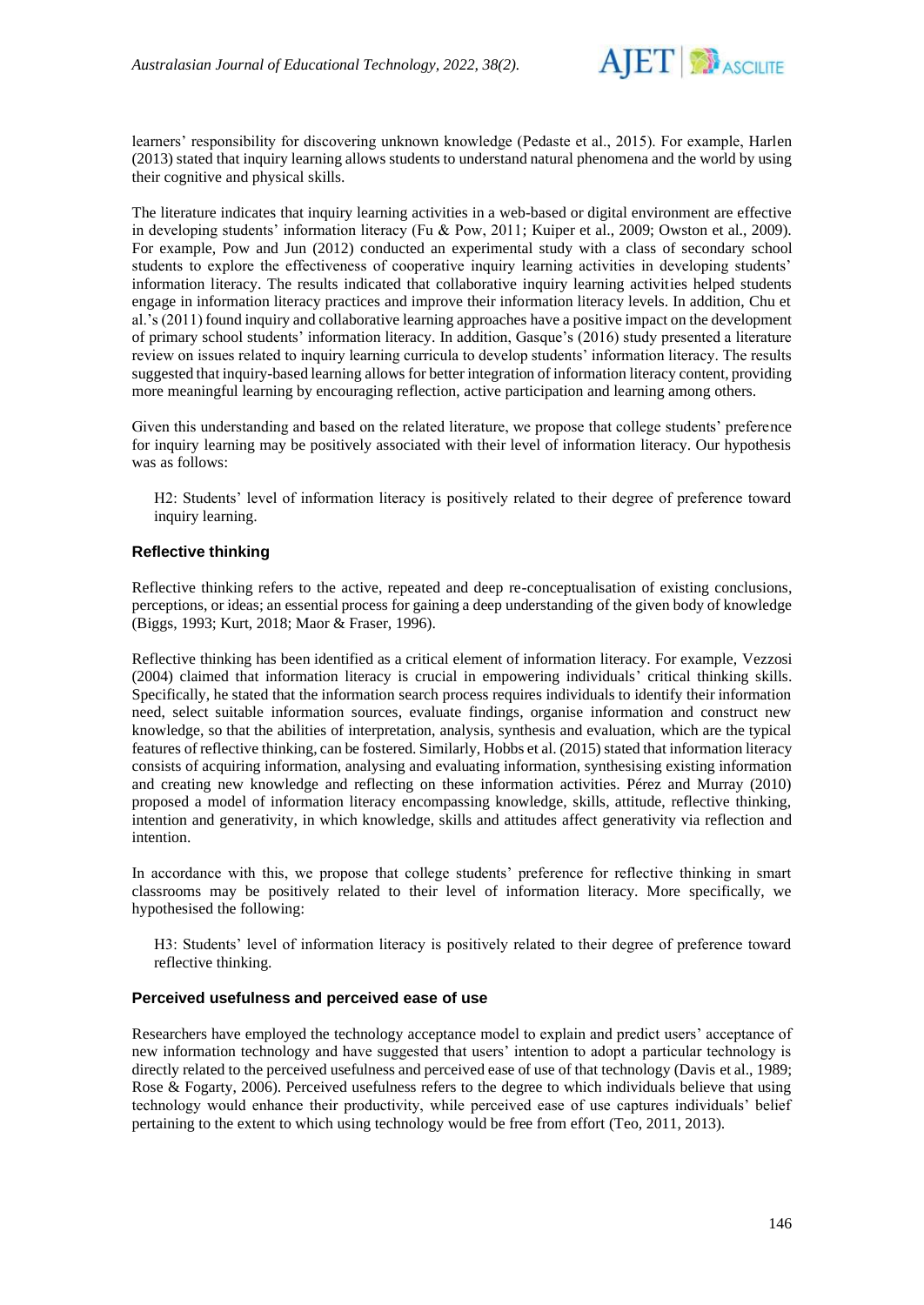

Prior studies have consistently reported that a user's information literacy is positively related to their adoption of new technology (Hasan, 2003; Hasan & Ahmed, 2010; Potosky, 2002). For example, Scherer et al. (2015) utilised the national survey data of 1190 Norwegian teachers to examine the impact of teachers' perceived usefulness of ICT, reporting that users' perceived usefulness was a crucial determinant for integrating ICT in classrooms. Mac Callum et al.'s (2014) study employed a technology adoption model to measure students' and educators' intention to adopt mobile learning, with the result demonstrating that information literacy had an indirect effect on mobile learning adoption via perceived usefulness and perceived ease of use.

Building on these prior studies, we propose that students' preference for perceived usefulness and perceived ease of use of smart classrooms may be positively related to their level of information literacy and put forward the following two hypotheses:

H4: Students' level of information literacy is positively related to their degree of preference toward perceived usefulness.

H5: Students' level of information literacy is positively related to their degree of preference toward ease of use.

#### **Multiple sources**

Tsai et al (2012) developed a multiple sources dimension to measure perceptions of the extent to which students prefer that smart classroom learning environments contain various relevant and multiple information sources. Ukachi (2015) conducted a survey to investigate undergraduate students' information literacy skills status and their use of electronic resources provided in libraries such as e-books, CD-ROM databases, e-journals, multimedia resources and online databases. The findings revealed that the level of students' information literacy skills significantly affected their use of electronic resources. Similarly, Toyo (2017) reported that students with higher levels of information literacy demonstrated better performance in finding and utilising electronic resources via the Internet. Another study found that individuals with a high level of information literacy may be able to easily access and navigate a learning management system (Chai et al., 2011).

Given these findings, we hypothesised that students' preference for multiple sources in the smart classroom may be positively related to their level of information literacy, as follows:

H6: Students' level of information literacy is positively related to their degree of preference toward multiple sources.

#### **Connectedness**

Connectedness denotes a strong bond within peer groups that encourages people to openly express themselves and participate in communication with others (Allen et al., 2008). Student-to-student connectedness has been defined as "student-to-student perceptions of a supportive and cooperative communication environment in the classroom" (Dwyer et al., 2004, p. 267).

Considering the notion of connectedness in the context of the current research, the literature indicates that students' social connectedness with ICT is associated with students' information literacy, to some extent. For example, the results of Alkan and Meinck's (2016) study revealed a strong relationship between students' information literacy proficiency levels and the frequency of their use of electronic devices for social communication. More specifically, students who frequently used the Internet to participate in social network communication (i.e., at least once a week) scored higher on an information literacy test than those who used ICT for the same purpose less than once a week. Similarly, Christoph et al. (2015) applied a latent mediation analysis of 445 German secondary school students' data and found that adolescents' ICT competence positively and significantly predicted their ICT-related social engagement. The findings of Areepattamannil and Khine's (2017) study further demonstrated that adolescents' basic ICT skills, such as the ability to use ICT for recreational purposes and the use of specific ICT applications, were significantly positively related to adolescents' frequency of ICT use for social communication.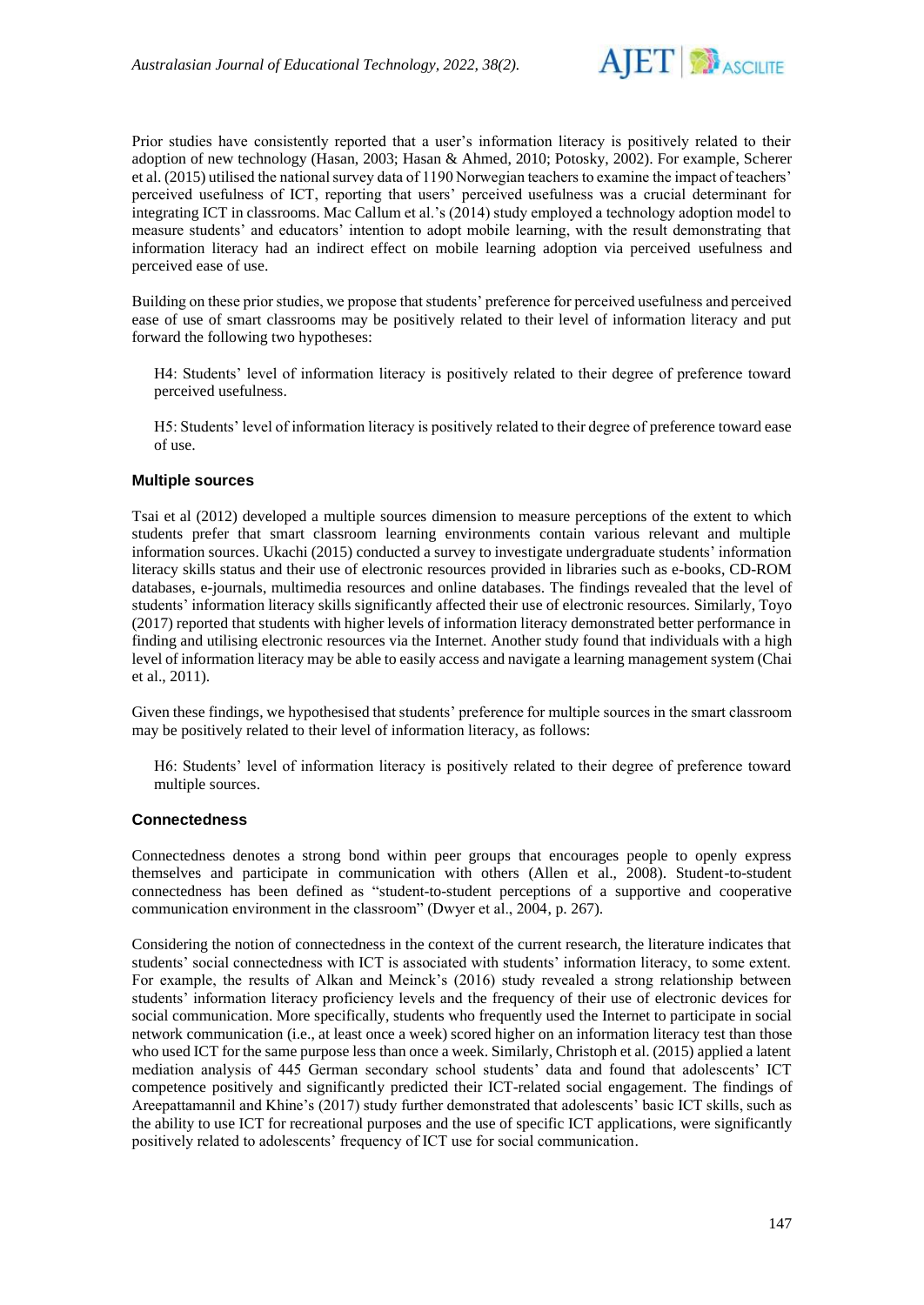

In light of this understanding, we propose that students' preference for connectedness in the smart classroom may be positively related to their information literacy. More specifically, we hypothesised the following:

H7: Students' level of information literacy is positively related to their degree of preference toward connectedness.

### **Functional design**

Functional design refers to the physical environmental conditions of smart classrooms (MacLeod et al., 2018). Functional design includes the classroom space, lighting, classroom colour, furniture arrangements and individual ICT equipment that is included to support students' communication and interaction (B. Li et al., 2015). Compared to traditional classrooms, smart classrooms are designed to provide a wide range of computer, media, projection and communication equipment, as well as being a flexible classroom space that can support students' learning better than traditional spaces (Niemeyer, 2003).

H. S. Kim et al. (2014) reported that a higher distribution rate of ICT equipment in Korean elementary schools had a significant effect on students' information literacy. Similarly, S. Kim (2016) conducted an experimental study with 112 elementary school students to investigate the effects of flipped learning on their information literacy. The results suggested that flipped learning with smart devices was useful for facilitating information literacy in a smart learning environment. In addition, Warschauer (2007) has argued that one-to-one laptops with wireless Internet connections are invaluable tools for promoting students' information literacy. The findings suggested that students in classrooms with laptops have more opportunities to gather and analyse various types of information.

Given this importance assigned to functional design, we hypothesised that students' preference for functional design in the smart classroom may be positively related to their information literacy, as follows:

H8: Students' level of information literacy is positively related to their degree of preference toward functional design.

# **Methodology**

### **Participants**

To investigate the research questions, this study gathered data of 873 second-year college students at a normal college (i.e., a college that focuses on teacher education), located in the north of China. It used the purposive sampling method, a technique for choosing representative participants from a population (Etikan et al., 2016). The college and participants were purposely selected for the following two reasons. First, the college was chosen because it attaches great importance to the application of information technology in education and has built a considerable number of smart classrooms. All instructors in this college have been provided with training opportunities to learn how to use smart classroom technologies and encouraged to conduct their instructional practices in smart classrooms across a wide variety of disciplines. Second, in order to collect data in terms of students' actual perceptions toward smart learning environments, the participants were required to have an ongoing learning experience in a smart classroom environment for 1 year. As such, second-year students of this college were chosen as the participants.

Among the participants, there were 622 female students and 251 male students. The female-to-male composition was approximately 3:1, which is a representative gender ratio of the university's demographic composition and very typical for normal university populations. All students were informed of the purpose of this research and knew that their responses would not influence their course grades. Participation in this study was anonymous and voluntary. All participants of this study were aged 19–20 years old with different academic backgrounds. A description of the sample is given in Table 1.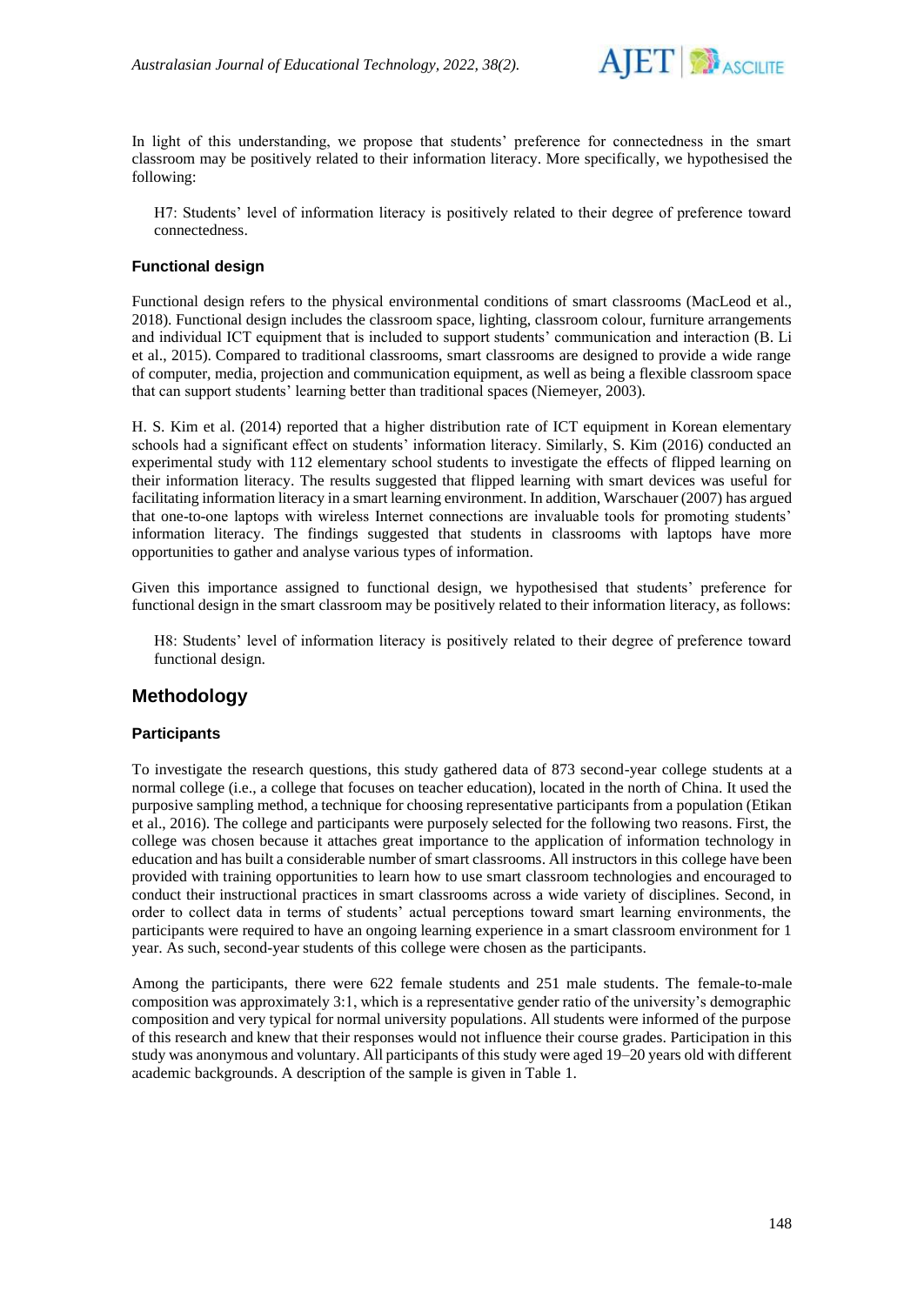

| Participants                        | $\overline{N}$ | $\%$  |
|-------------------------------------|----------------|-------|
| Academic major                      |                |       |
| Electronic information engineering  | 115            | 13.17 |
| Marketing management                | 138            | 15.81 |
| Clinical medicine and nursing       | 379            | 43.41 |
| Preschool education                 | 33             | 3.78  |
| Tourist management                  | 41             | 4.70  |
| Urban and rural planning            | 32             | 3.67  |
| Mathematics and applied mathematics | 69             | 7.90  |
| Chemistry                           | 45             | 5.15  |
| Other                               | 21             | 2.41  |
| Gender                              |                |       |
| Male                                | 251            | 28.75 |
| Female                              | 622            | 71.25 |

| Table 1                                           |  |
|---------------------------------------------------|--|
| Demographic composition of the sample $(N = 873)$ |  |

### **Instrumentation**

All participants were required to complete a questionnaire comprised of two sections: (a) the PSCLE survey, which was adopted from the study of MacLeod et al. (2018) and (b) an online information literacy test developed by Zhu et al. (2020), applied to assess the students' information literacy level.

The PSCLE consisted of eight dimensions and 40 items (5 items for each dimension). All items were measured on a 5-point Likert scale ranging from 1 (*strongly disagree*) to 5 (*strongly agree*). The Cronbach's alpha for all scales ranged from 0.88 to 0.94, indicating this instrument's high degree of reliability for assessing college students' PSCLE.

Table 2

| Dimension                | Sample items                                                                |
|--------------------------|-----------------------------------------------------------------------------|
| Information awareness    | If you were learning about reptiles, which of the following questions       |
| and attitude             | would give you more information?                                            |
|                          | A. What is the difference between reptiles and other animals?               |
|                          | B. What is an aquatic animal?                                               |
|                          | C. How do animals depend on plants for survival?                            |
|                          | D. What animal is extinct?                                                  |
| Information knowledge    | What is the order of events when a computer processes information?          |
| and skills               | A. Output, processing, storage, input                                       |
|                          | B. Input, processing, storage, output                                       |
|                          | C. Output, processing, storage, input                                       |
|                          | D. Processing, storage, input, output                                       |
| Information thinking and | You have found a good website on astronomical science. What is the best     |
| behaviour                | method to facilitate frequent browsing of new content on the website in     |
|                          | the future?                                                                 |
|                          | A. Add the URL to your favourite pages                                      |
|                          | B. Copy the URL into a Word document                                        |
|                          | C. Copy all the content on the webpage into a Word document                 |
|                          | D. Save the entire webpage to the folder on your hard drive                 |
| Information social       | Which of the following statements is correct?                               |
| responsibility           | A. Compiling and disseminating computer viruses is a criminal act.          |
|                          | B. There are no restrictions on publishing articles in virtual communities. |
|                          | C. Adding an anti-piracy virus to your own commercial software is legal.    |
|                          | D. It is not illegal to use hacking software to attack private websites.    |

*Sample items on students' information literacy test*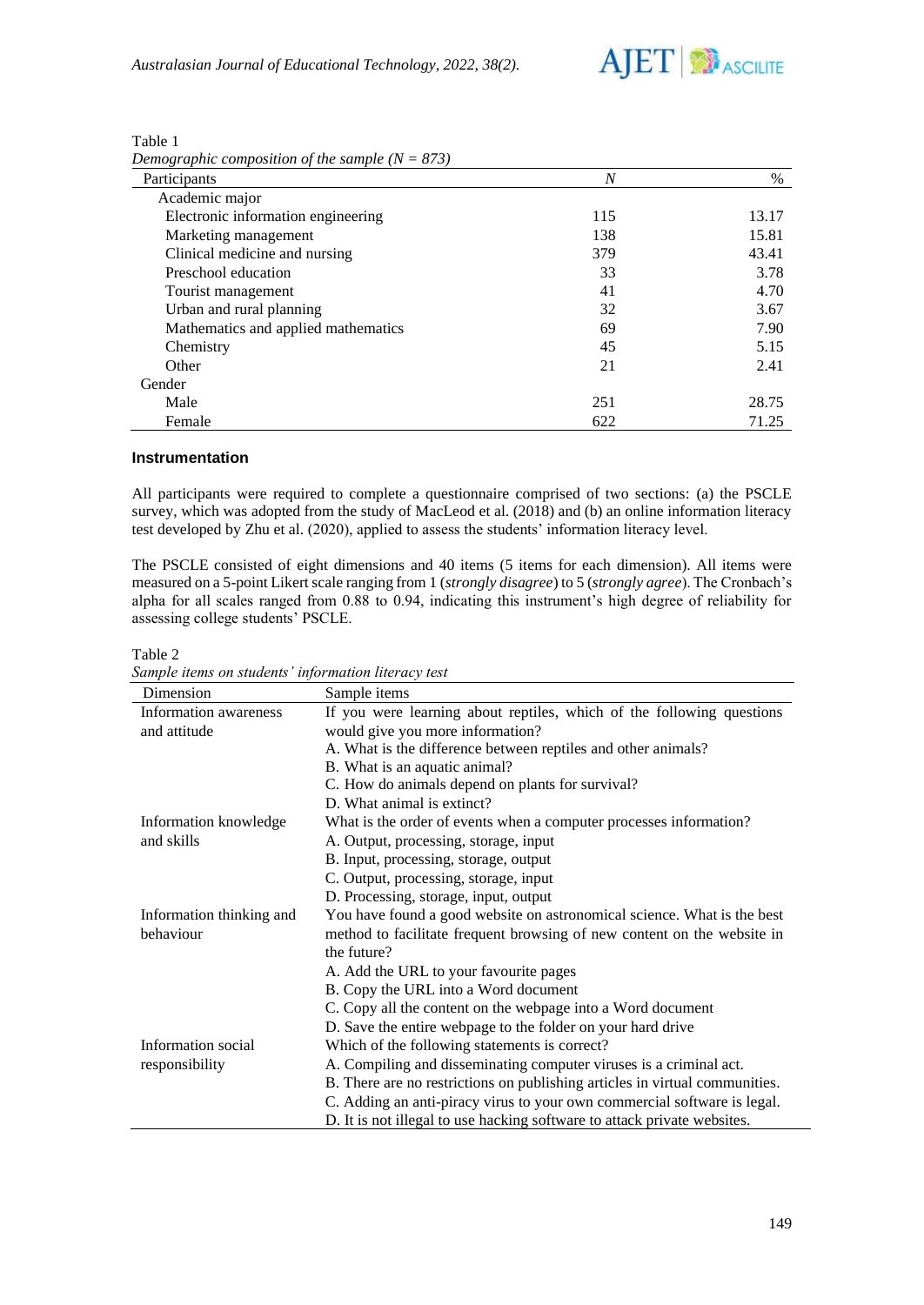

The information literacy test had four dimensions: information awareness and attitude (12 items), information knowledge and skills (16 items), information thinking and behaviour (6 items) and information social responsibility (6 items). All the items were multiple choice with four answers and participants were asked to choose one as the best answer. Table 2 shows the sample items for each dimension.

### **Data collection and analysis procedure**

With the assistance of the College Academic Affairs Office, the data were collected at the end of the 2019 fall academic semester. Before the survey was implemented, teachers of each department invited students via instant messaging tools such as Tencent QQ and WeChat to complete the online survey. The survey was open for 2 weeks.

In order to examine the relationship between college students' PSCLE and their information literacy, a quantitative method was utilised in this study. The data were screened and then imported into SPSS 25.0 for statistical analysis. Descriptive statistics were employed to demonstrate the overall level of students' information literacy and their PSCLE. Following this, we conducted Spearman's correlation tests and regression analyses to explore the correlation coefficients between students' information literacy and their PSCLE. To explore the different profiles of students based on their level of information literacy, K-means clustering analysis was conducted using the R programming language. K-means clustering method is a typical, unsupervised clustering method aimed at classifying observations into k clusters according to their similarities to create homogeneous subgroups (Pham et al., 2005; Steinley, 2006). In the follow-up phase of the study, a series of one-way ANOVA and Bonferroni correction tests were conducted to compare the differences between students' PSCLE across the various information literacy levels.

### **Results**

### **College students' PSCLE and information literacy**

An overview of the participants'  $(N = 873)$  means scores and standard deviations for students' PSCLE is detailed in Table 3. The average value of college students' overall PSCLE was 3.87. The technical features (ease of use, perceived usefulness) obtained the highest mean scores. Meanwhile, the social features (connectedness), physical environmental features (functional design) and the content features (multiple sources) obtained 3.99, 3.96 and 3.90 respectively. For their part, the cognitive and metacognitive features such as student negotiation, inquiry learning and reflective thinking obtained the lowest scores.

Table 3

| Descriptive statistics of students' PSCLE |  |
|-------------------------------------------|--|
|-------------------------------------------|--|

| Dimensions           | $M$ (scoring rate) | SD   |
|----------------------|--------------------|------|
| <b>PSCLE</b>         | 3.87               | 0.61 |
| Student negotiation  | 3.54               | 0.61 |
| Inquiry learning     | 3.72               | 0.59 |
| Reflective thinking  | 3.80               | 0.60 |
| Ease of use          | 4.01               | 0.64 |
| Perceived usefulness | 4.04               | 0.64 |
| Multiple sources     | 3.90               | 0.62 |
| Connectedness        | 3.99               | 0.65 |
| Functional design    | 3.96               | 0.61 |

The descriptive statistics pertaining to students' information literacy are shown in Table 4. Here, the overall mean score is shown to be 68.04 (the total score is 100), with a standard deviation of 11.06. Other dimensions of information literacy, namely, information awareness and attitude, information knowledge and skills, information thinking and behaviour and information social responsibility scored 22.03, 9.67, 15.01 and 21.34 respectively. Students received the highest scoring rate in information social responsibility (86.75%) and the lowest in information thinking and behaviour (51.94%).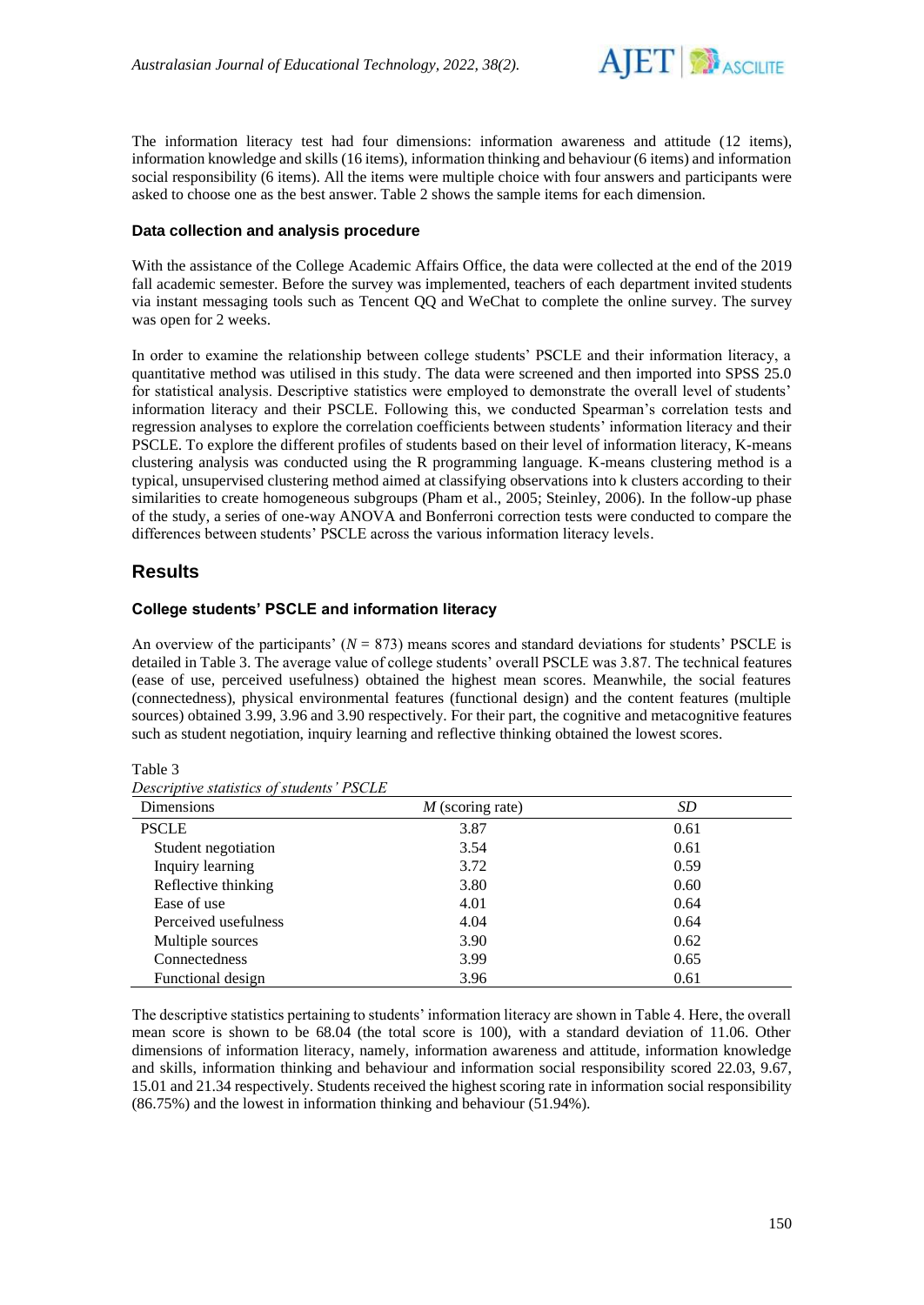

| Dimensions                         | $M$ (scoring rate) | SD    |
|------------------------------------|--------------------|-------|
| Students' information literacy     | 68.04 (68.04%)     | 11.06 |
| Information awareness and attitude | 22.03 (74.68%)     | 3.95  |
| Information knowledge and skills   | 9.67(56.88%)       | 2.49  |
| Information thinking and behaviour | 15.01 (51.94%)     | 4.02  |
| Information social responsibility  | 21.34 (86.75%)     | 5.50  |

Table 4 *Descriptive statistics of students' information literacy*

### **Relationship between PSCLE and information literacy**

To answer research question 1, correlation analyses were conducted to investigate the relationship between students' information literacy and the identified dimensions of PSCLE. As shown in Table 5, all eight dimensions of PSCLE emerged as significantly correlated to the four dimensions of information literacy.

Table 5

*Correlational analysis of PSCLE and information literacy*

| Dimensions                               | $\cdot$<br><b>SN</b> | $\cdot$<br>IL | RT       | MS       | EU       | PU       | C        | <b>FD</b> |
|------------------------------------------|----------------------|---------------|----------|----------|----------|----------|----------|-----------|
| Information<br>awareness and<br>attitude | $0.09**$             | $0.08*$       | $0.08*$  | $0.12**$ | $0.11**$ | $0.13**$ | $0.13**$ | $0.12**$  |
| Information<br>knowledge and<br>skills   | $0.12**$             | $0.14**$      | $0.13**$ | $0.15**$ | $0.19**$ | $0.19**$ | $0.20**$ | $0.20**$  |
| Information<br>thinking and<br>behaviour | $0.20**$             | $0.24**$      | $0.19**$ | $0.19**$ | $0.13**$ | $0.18**$ | $0.13**$ | $0.18**$  |
| Information<br>social<br>responsibility  | $0.27**$             | $0.29**$      | $0.25**$ | $0.33**$ | $0.34**$ | $0.37**$ | $0.37**$ | $0.36**$  |

*Note*. \*  $p < 0.05$ , \*\*  $p < 0.01$ , SN = student negotiation, IL = inquiry learning, RT = reflective thinking, EU  $=$  ease of use, PU = perceived usefulness, MS = multiple sources, C = connectedness, FD = functional design.

Based on the confirmation yielded by these findings that PSCLE was associated with students' information literacy, a series of linear regressions were then conducted to analyse the relationship between the dependent variables (inquiry learning, student negotiation, reflective thinking, perceived usefulness, ease of use, multiple sources, connectedness, functional design) and the independent variable (information literacy). As can be seen in Table 6, students' information literacy significantly and positively predicted the eight dimensions of PSCLE, supporting all eight hypotheses.

Table 6

| Linear regression analyses |  |
|----------------------------|--|
|                            |  |

| писат тедтезмот анатузез                    |           |        |                    |                |
|---------------------------------------------|-----------|--------|--------------------|----------------|
| Hypothesis                                  |           |        | $R^2_{\text{adj}}$ | <b>Results</b> |
| $H1. IL \rightarrow Student \, negotiation$ | $0.26***$ | 65.33  | 0.07               | Supported      |
| $H2$ . IL $\rightarrow$ Inquiry learning    | $0.27***$ | 79.31  | 0.08               | Supported      |
| $H3.$ IL -> Reflective thinking             | $0.25***$ | 58.22  | 0.06               | Supported      |
| $H4$ . IL -> Perceived usefulness           | $0.34***$ | 112.56 | 0.11               | Supported      |
| $H5.$ IL $\rightarrow$ Ease of use          | $0.28***$ | 84.51  | 0.08               | Supported      |
| $H6.$ IL $\rightarrow$ Multiple sources     | $0.29***$ | 143.89 | 0.08               | Supported      |
| $H7.$ IL -> Connectedness                   | $0.32***$ | 100.41 | 0.10               | Supported      |
| $H8$ . IL -> Functional design              | $0.34***$ | 110.62 | 0.09               | Supported      |

*Note*. **IL** = information literacy,  $\beta$  = standardised Beta;  $R^2_{\text{adj}}$  = Adjusted  $R^2$ ; \*\*\*  $p < 0.001$ .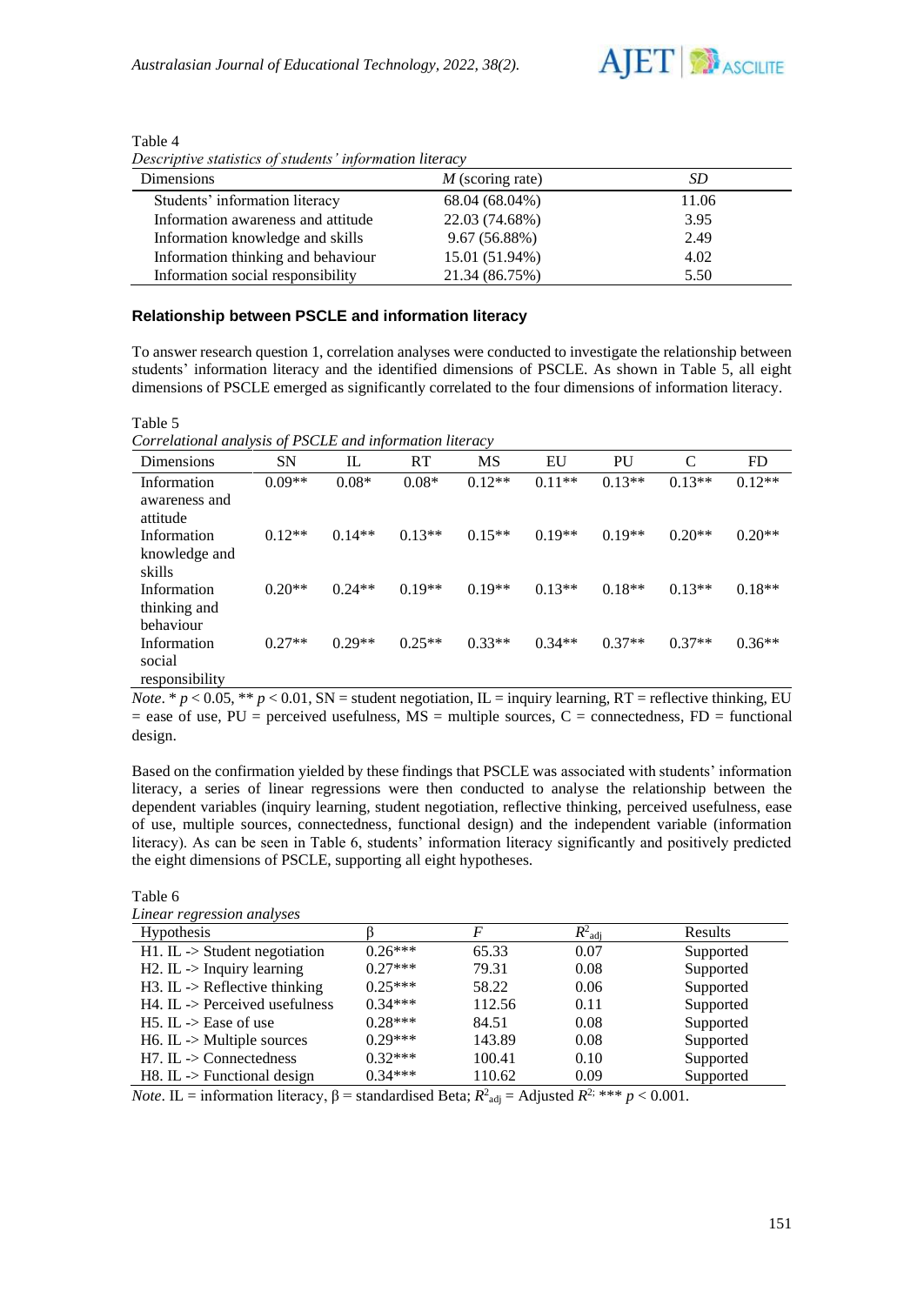

### **PSCLE differences across students with different levels of information literacy**

Research question 2 aimed to investigate the differences between students' PSCLE across different levels of information literacy. K-means cluster analysis was performed on the data for the dimensions of students' information literacy (information awareness and attitude, information knowledge and skills, information thinking and behaviour and information social responsibility). As shown in Figure 2, when the elbow curve falls at 3, the within-cluster sum of squares continues to decline before decreasing very slowly. There are then indications that clustering the data into three clusters gives the best clustering output (Yuan & Yang, 2019).



*Figure 2.* Estimating the number of clusters

To further validate these findings, a series of one-way ANOVA at a level of 5% significance was conducted to determine if the clusters were statistically different. The results of the ANOVA analysis show that the three clusters are statistically different across the four variables. The results of the K-means clustering on students' information literacy are shown in Table 7 and Figure 3 offers a graphical representation.

The results of the K-means cluster analysis show that three different groups of students with different information literacy can be identified. Cluster 1 is the largest group, dominated by students with a high level of information literacy. The cluster contains 49.83% (*n* = 435) of the entire sample. Students within this cluster achieved significantly higher scores for information literacy and the four dimensions than those in Cluster 2 and Cluster 3. Cluster 2, which includes students with a medium level of information literacy, accounts for  $38.26\%$  ( $n = 334$ ) of the total. In Cluster 2, the students' scores for information literacy, information awareness and attitude, information knowledge and skills and information social responsibility were significantly higher than those in Cluster 3. However, their scores for information thinking and behaviour were not significantly higher than those in Cluster 3.

Cluster 3 contained individuals with low levels of information literacy. These accounted for 11.91% (*n* = 104) of the sample. In Cluster 3, the mean value of students' information literacy and the sub-dimensions of information literacy (information awareness and attitude, information knowledge and skills, information social responsibility) were significantly lower than the mean values of the other two clusters.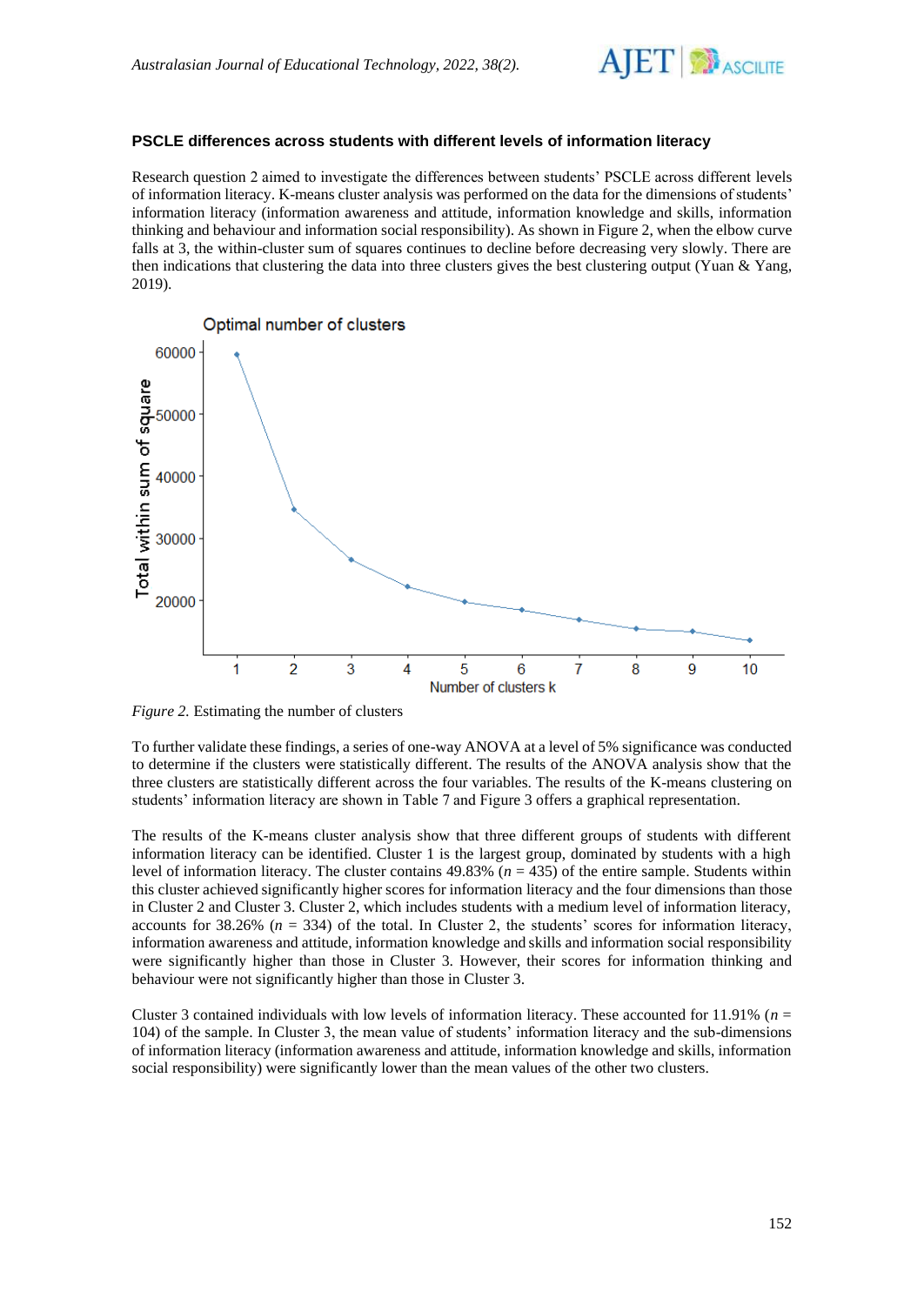

|                              | Cluster 1    | Cluster 3    | Cluster3     |                                                |
|------------------------------|--------------|--------------|--------------|------------------------------------------------|
| <b>Dimensions</b>            | $(n = 435)$  | $(n = 334)$  | $(n = 104)$  | $\boldsymbol{F}$                               |
|                              | High level   | Medium level | Low level    |                                                |
|                              | M(SD)        | M(SD)        | M(SD)        |                                                |
| Information literacy         | 75.28 (5.19) | 65.61 (5.53) | 45.51 (8.36) | $1161.64***$                                   |
| Information<br>awareness and | 23.59 (3.38) | 20.95 (3.43) | 18.97 (4.76) | (1) > (2) > (3)<br>93.94***<br>(1) > (2) > (3) |
| attitude<br>Information      | 10.32(2.08)  | 9.85(2.78)   | 6.33(2.11)   | 145.02***                                      |
| knowledge and<br>skills      |              |              |              | (1) > (2) > (3)                                |
| Information<br>thinking and  | 17.95(2.56)  | 11.98(2.52)  | 12.42(3.91)  | 500.67***<br>(1) > (3); (1) >                  |
| behaviour                    |              |              |              | (2)                                            |
| Information social           | 23.43 (1.81) | 22.84 (2.26) | 7.80(3.87)   | 2026.92***                                     |
| responsibility               |              |              |              | (1) > (2) > (3)                                |

### Table 7

*Student groups based on their levels of information literacy*



*Figure 3.* Level of development in students' information literacy

Based on the cluster analysis of the students' levels of information literacy, we analysed the relationship between students' information literacy and their PSCLE. Table 8 shows the comparison of students' PSCLE across these three groups based on their information literacy levels, and Figure 4 represents the distribution of students' PSCLE across the three information literacy clusters. Post-hoc comparisons (Bonferroni correction test,  $p < 0.05$ ) revealed that students with a high level of information literacy obtained significantly higher scores on the four critical dimensions of PSCLE (student negotiation, inquiry learning, reflective thinking and functional design) than the students with medium or low levels of information literacy. However, students with a high level of information literacy did not achieve significantly higher scores than those with medium or low levels of information literacy for the other four dimensions of PSCLE (perceived usefulness, ease of use, multiple sources and connectedness).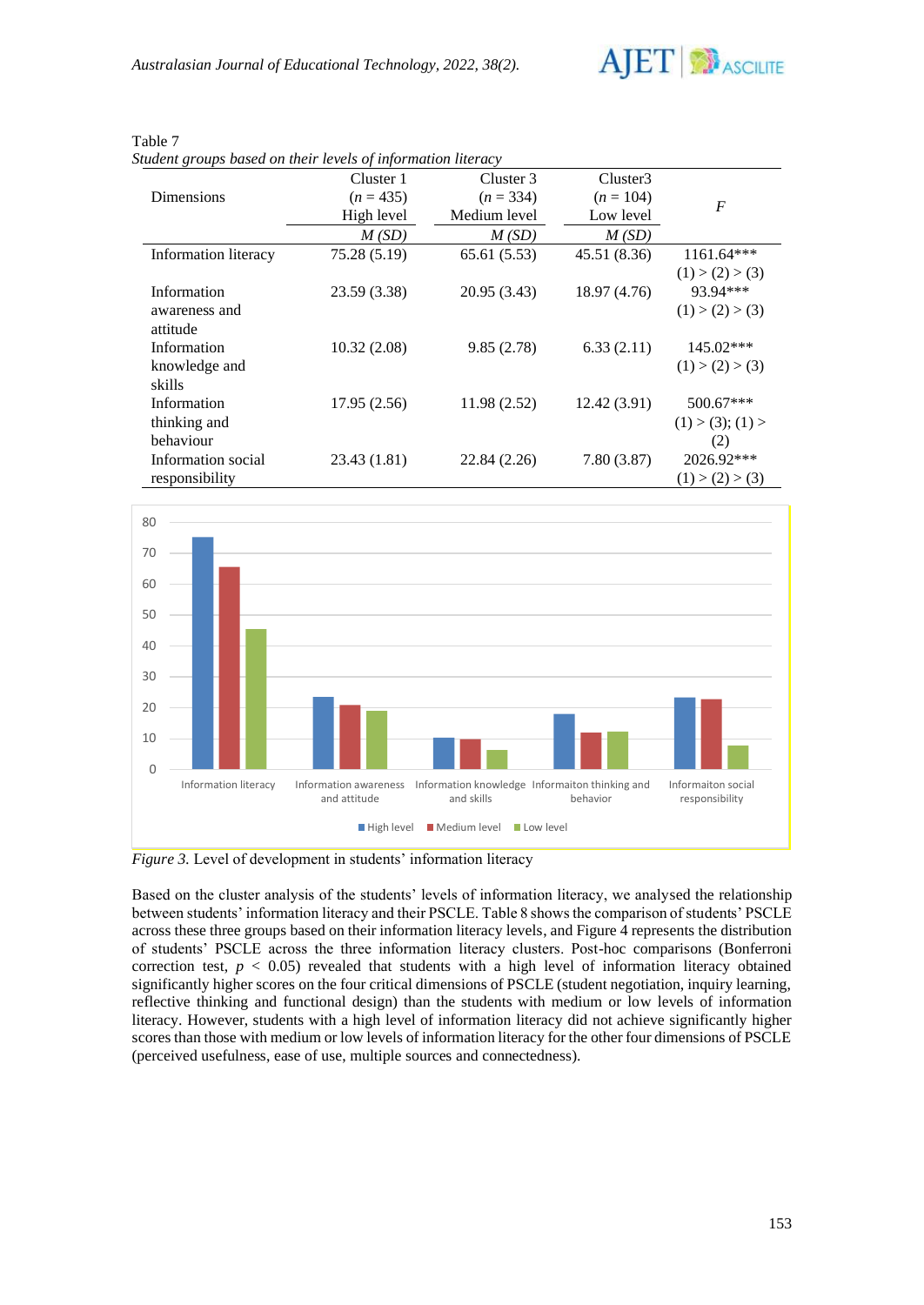

| Table 8 |  |
|---------|--|
|---------|--|

| suddents TSCLE compared with their information theracy |            |     |      |      |                  |                                       |
|--------------------------------------------------------|------------|-----|------|------|------------------|---------------------------------------|
| Dimensions of                                          | Cluster of | N   | M    | SD   | $\boldsymbol{F}$ | Post hoc                              |
| students'                                              | students'  |     |      |      |                  |                                       |
| <b>PSCLE</b>                                           | IL.        |     |      |      |                  |                                       |
| Student                                                | Cluster 1  | 435 | 3.65 | 0.58 | $35.91***$       | Cluster $3 <$ Cluster $2 <$ Cluster 1 |
| negotiation                                            | Cluster 2  | 334 | 3.54 | 0.53 |                  |                                       |
|                                                        | Cluster 3  | 104 | 3.11 | 0.75 |                  |                                       |
| Inquiry learning                                       | Cluster 1  | 435 | 3.85 | 0.57 | 45.30***         | Cluster $3 <$ Cluster $2 <$ Cluster 1 |
|                                                        | Cluster 2  | 334 | 3.69 | 0.52 |                  |                                       |
|                                                        | Cluster 3  | 104 | 3.28 | 0.64 |                  |                                       |
| Reflective                                             | Cluster 1  | 435 | 3.92 | 0.59 | 33.56***         | Cluster $3 <$ Cluster $2 <$ Cluster 1 |
| thinking                                               | Cluster 2  | 334 | 3.79 | 0.54 |                  |                                       |
|                                                        | Cluster 3  | 104 | 3.40 | 0.67 |                  |                                       |
| Perceived                                              | Cluster 1  | 435 | 4.17 | 0.58 | 63.10***         | Cluster $3 <$ Cluster 2               |
| usefulness                                             | Cluster 2  | 334 | 4.07 | 0.60 |                  | Cluster $3 <$ Cluster 1               |
|                                                        | Cluster 3  | 104 | 3.44 | 0.68 |                  |                                       |
| Ease of use                                            | Cluster 1  | 435 | 4.09 | 0.60 | 49.14***         | Cluster $3 <$ Cluster 2               |
|                                                        | Cluster 2  | 334 | 4.07 | 0.60 |                  | Cluster $3 <$ Cluster 1               |
|                                                        | Cluster 3  | 104 | 3.45 | 0.68 |                  |                                       |
| Multiple sources                                       | Cluster 1  | 435 | 4.02 | 0.57 | 53.23***         | Cluster $3 <$ Cluster 2               |
|                                                        | Cluster 2  | 334 | 3.92 | 0.59 |                  | Cluster $3 <$ Cluster 1               |
|                                                        | Cluster 3  | 104 | 3.36 | 0.67 |                  |                                       |
| Connectedness                                          | Cluster 1  | 435 | 4.10 | 0.59 | $61.43***$       | Cluster $3 <$ Cluster 2               |
|                                                        | Cluster 2  | 334 | 4.05 | 0.59 |                  | Cluster $3 <$ Cluster 1               |
|                                                        | Cluster 3  | 104 | 3.38 | 0.74 |                  |                                       |
| Functional                                             | Cluster 1  | 435 | 4.10 | 0.57 | $61.04***$       | Cluster $3 <$ Cluster $2 <$ Cluster 1 |
| design                                                 | Cluster 2  | 334 | 3.97 | 0.54 |                  |                                       |
|                                                        | Cluster 3  | 104 | 3.41 | 0.63 |                  |                                       |

*Students' PSCLE compared with their information literacy* 

*Note*. \*\*\**p* < 0.001, \*\**p* < 0.005, \**p* < 0.05, *IL* = information literacy.



*Figure 4.* Students' PSCLE compared with their information literacy clusters *Note*. SN = student negotiation,  $\overline{L}$  = inquiry learning,  $RT$  = reflective thinking,  $PU$  = perceived usefulness,  $EU = e$  as e of use,  $MS =$  multiple sources,  $C =$  connectedness,  $FD =$  functional design.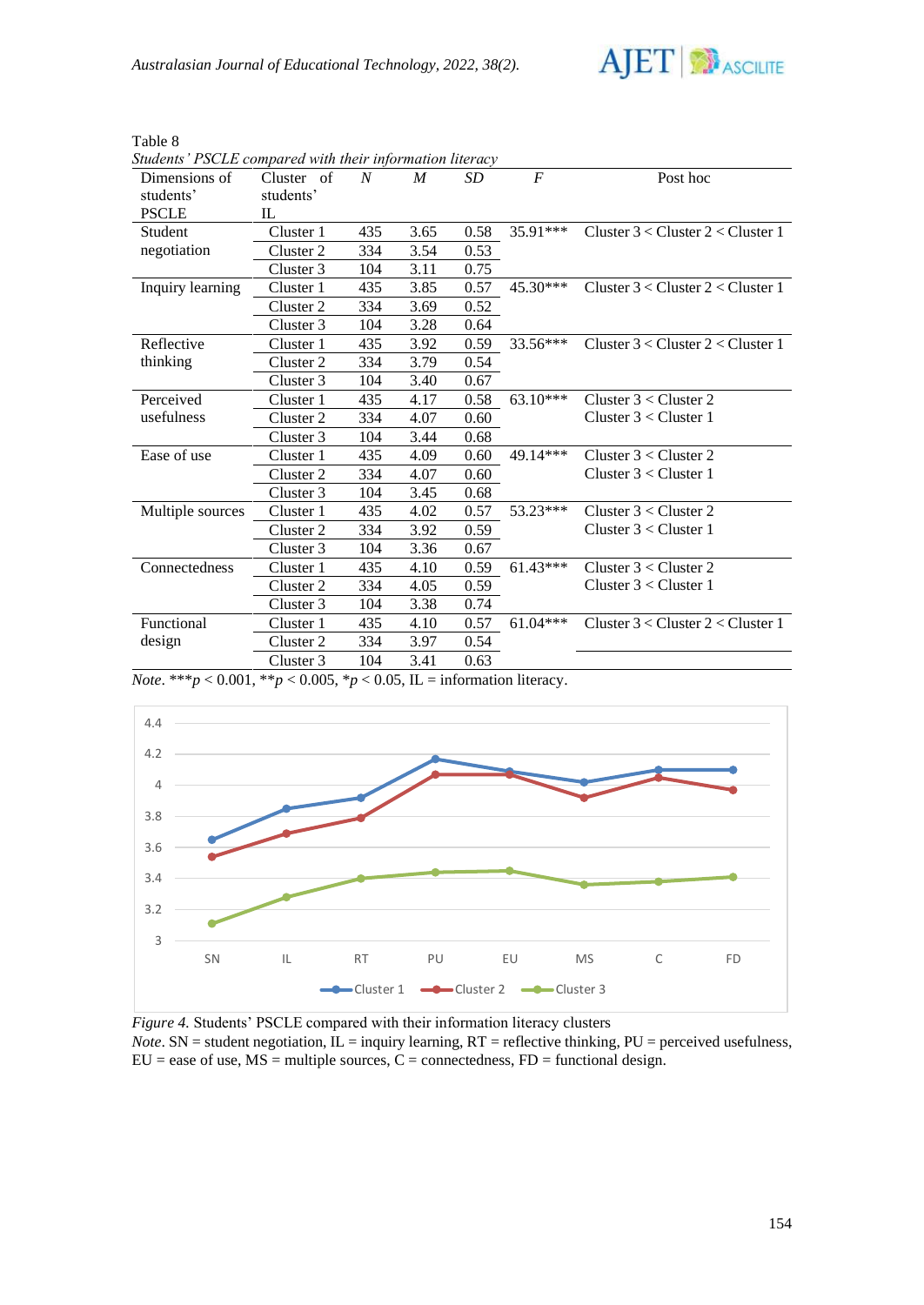

# **Discussion and conclusion**

The primary purpose of this study was to explore the relationship between students' PSCLE and their level of information literacy. The results support all proposed hypotheses. In summary, students' information literacy was found to significantly predict PSCLE, deconstructing this into specific preferences in relation to student negotiation, inquiry learning, reflective thinking, ease of use, perceived usefulness, multiple sources, connectedness and functional design. K-means cluster analysis showed that three different groups of students could be identified with different levels of information literacy. Cluster 1 consisted of students who had a higher level of information literacy and who scored highly in the four subdimensions. Cluster 2 comprised students who had a medium level of information literacy, information awareness and attitude, information knowledge and skills and information responsibility compared to those in Cluster 3 (though they did not have a higher level of information thinking and behaviour). Cluster 3 contains those students who had lower levels of information literacy and who scored less well in the various subdimensions than the students in Cluster 1 and Cluster 2. After these clusters were identified, students' different PSCLE were assessed based on their different information literacy levels. The results indicated that students' PSCLE varied with their different levels of information literacy.

Specifically, students with high levels of information literacy obtained significantly higher scores for the following areas in their PSCLE: student negotiation, inquiry learning, reflective thinking and functional design. In other words, students with higher levels of information literacy seem to have demanded more on the higher-order thinking features of smart classrooms (such as student negotiation, inquiry learning and reflective thinking). They also showed great appreciation for the physical aspects of the smart classroom (functional design) (Mac Callum et al., 2014; Scherer et al., 2015). With respect to the other dimensions of the PSCLE (perceived usefulness, ease of use, multiple sources and connectedness), students with high and medium levels of information literacy scored significantly higher than students with low levels of information literacy. They showed a relatively strong desire for interaction and cooperation among students and they were more likely to perceive the simplicity and usefulness of technology. They also tended to favour utilising technology to explore various ways to enhance their learning (Cheung & Wang, 2021). The findings echo the results of the study conducted by Y. Li et al. (2019), which indicated that college students' technology self-efficacy had a significant effect on their PSCLE. In other words, students with higher levels of technology self-efficacy appeared to demonstrate significantly higher levels of preference for critical features of the smart classroom (student negotiation, inquiry learning, reflective thinking, usefulness, ease of use, multiple sources, connectedness, functional design).

Compared to students with higher levels of information literacy, our study indicates that students with lower levels of information literacy were less likely to prefer cognitive and metacognitive features (student negotiation, inquiry learning and reflective thinking). They were also less eager to engage in the exploratory learning and critical reflection opportunities provided by smart classroom learning environments. They did not believe that information technologies were useful or easy to use, they perceived little connectedness among peers and did not tend to favour searching for various information resources by using technology in the smart classroom (Areepattamannil & Khine, 2017; Toyo, 2017). This shows that students' information literacy is a very important demographic factor that affects their PSCLE.

The findings of this study contribute to key theoretical and practical implications for the field of education. Theoretically, the findings of this research provide new insights for understanding and interpreting students' PSCLE. That is, the results suggest that students' information literacy is a critical factor that might control the display of students' PSCLE. From a practitioners' perspective, these findings strongly suggest that the differences in students' information literacy should be fully taken into account when designing, constructing and evaluating a smart classroom learning environment. In order to develop more appropriate smart classroom learning environments, we put forward the following recommendations.

First, in the process of designing smart classroom learning environments, schools should evaluate students' information literacy levels and identify those students with poor information literacy. Then, school administrators should pay close attention to students' difficulties in using ICT devices in smart classrooms, for example by gathering student feedback on the optimisation of software and hardware. Specifically,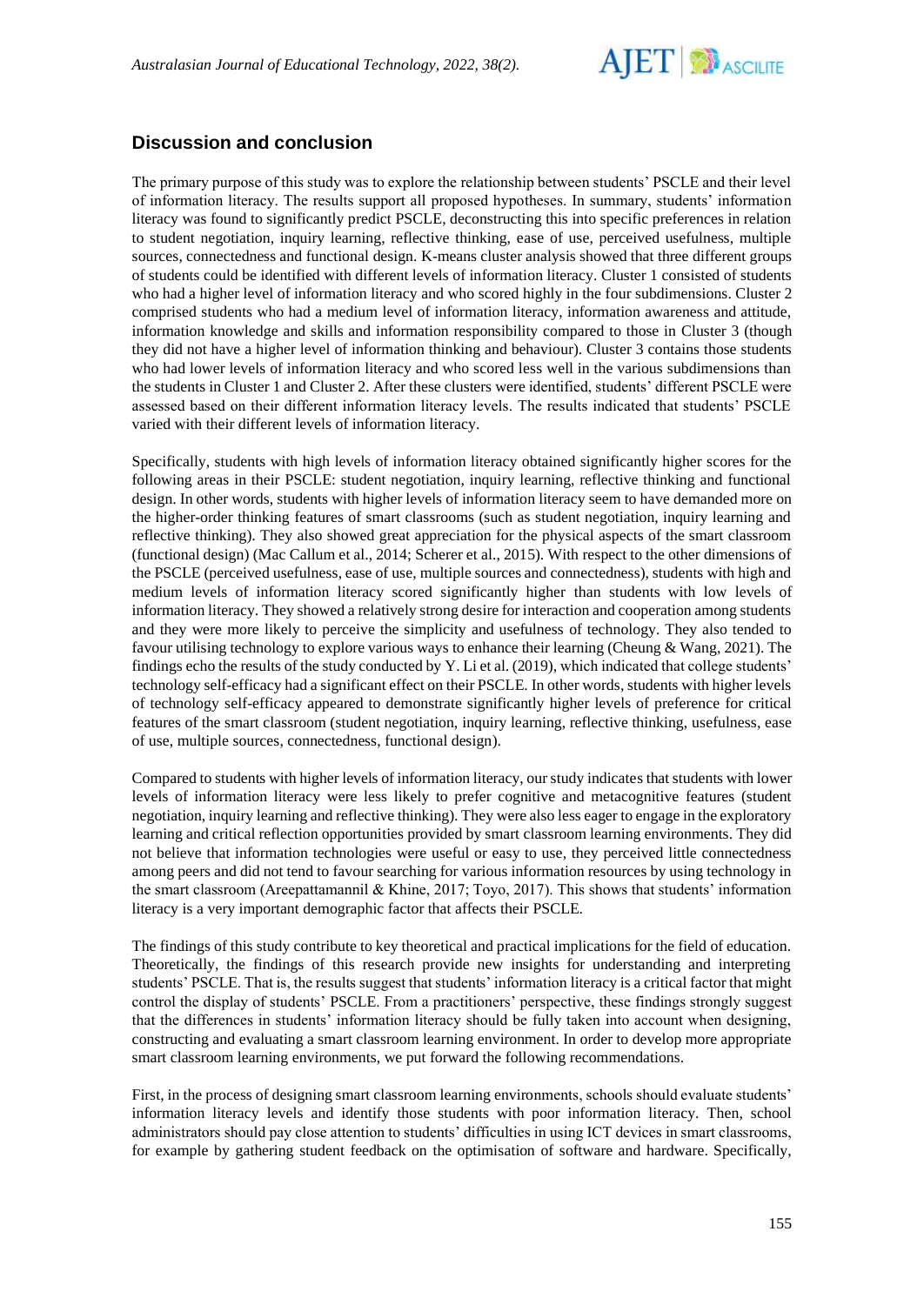

school administrators should invite students with varied levels of information literacy as partners while designing a smart classroom learning environment (Gros, 2016; Zou et al., 2021). At the same time, schools should provide technical support for students in terms of using hardware and software, such as making operation guidelines freely and easily available, establishing information technology service platforms with professional staff dedicated to providing technical services, so that students can concentrate on learning rather than solving technical issues (Zhan et al., 2021). In addition, it is also highly desirable that smart classroom learning environments fulfill the requirements of learners with differential competencies, learning styles and interests (Gros, 2016; Li & Wong, 2021). Thus, instructors and school administrators should equip classrooms with various ICT devices in an attempt to cater to students' varying levels of information literacy. If educators intend to develop technology-based learning environments for students with higher levels of information literacy, more advanced technologies and tools could be utilised to create more opportunities for students to negotiate ideas and reflect on their learning (Z. Zhang et al., 2020).

Second, the findings derived from this study also support the claim that students with high and medium levels of information literacy tend to attain significantly higher scores on the scales of student negotiation, inquiry learning, reflective thinking and functional design than those with low levels of information literacy. The implication here is that teachers or curriculum designers should develop differentiated instruction strategies and activities for students, in alignment with different levels of information literacy. For instance, for students with high levels of information literacy, teachers should increase their use of inquiry-based learning and critical or reflective learning tasks. They should create more opportunities for students to negotiate ideas, explore a variety of information and enhance their reflective and epistemological thinking. In particular, education administrators can incorporate social media platforms in smart classrooms with the aim of promoting students' engagement, critical thinking and negotiated learning via interaction (Barfi et al., 2021; Hwang et al., 2017; Oliveira & Corrin, 2021). Conversely, for students with poor information literacy, teachers should not only encourage them to access digital resources and interact with learning systems but also actively provide them with necessary learning guidance and supportive tools, especially during the process of inquiry learning (Zhan et al., 2021). Furthermore, school administrators should help those students with poor information literacy by providing regular training in technological skills. This would help students to adapt to smart classroom learning environments.

Third, it is necessary to reconstruct the evaluation criteria of smart classrooms and incorporate the improvement of students' information literacy as an important indicator. The ultimate goals of building smart classrooms are to guide students to become self-directed learners and help students acquire 21stcentury competencies, such as information literacy (Cheung & Wang, 2021). Consequently, relevant institutions and organisations should develop assessment standards for the effectiveness of smart learning environments, which not only include relevant content of technological solutions but also focus on the development of students' information literacy. Moreover, researchers and education practitioners should investigate the effect of smart classrooms on improving students' information literacy by conducting quasiexperiments after students experienced the smart classroom learning environment (Jiang et al., 2021) and the results could also be used as an important reference of the evaluation criteria for smart classrooms.

The current study has a few limitations that need to be recognised. First, due to time and accessibility constraints, the participants were recruited from a single college located in the north of China. Additional studies need to be carried out in other colleges to generalise the findings to a broader scope. Second, it should be recognised that the data collection on students' PSCLE was conducted using a quantitative, selfreport method; future research may benefit from providing deeper knowledge through experimental studies and behavioural analysis.

To conclude, the smart classroom learning environment is a personalised learning environment that contains multiple advanced technologies, tools and resources. A key challenge is ensuring that students with different levels of information literacy can adapt well to these environments. The critical contribution of the present study is the identification of the relationship between students' information literacy and their PSCLE, which provides new evidence for better understanding the differences in students' preferences toward the smart classroom learning environment. The key implication of this study is that researchers and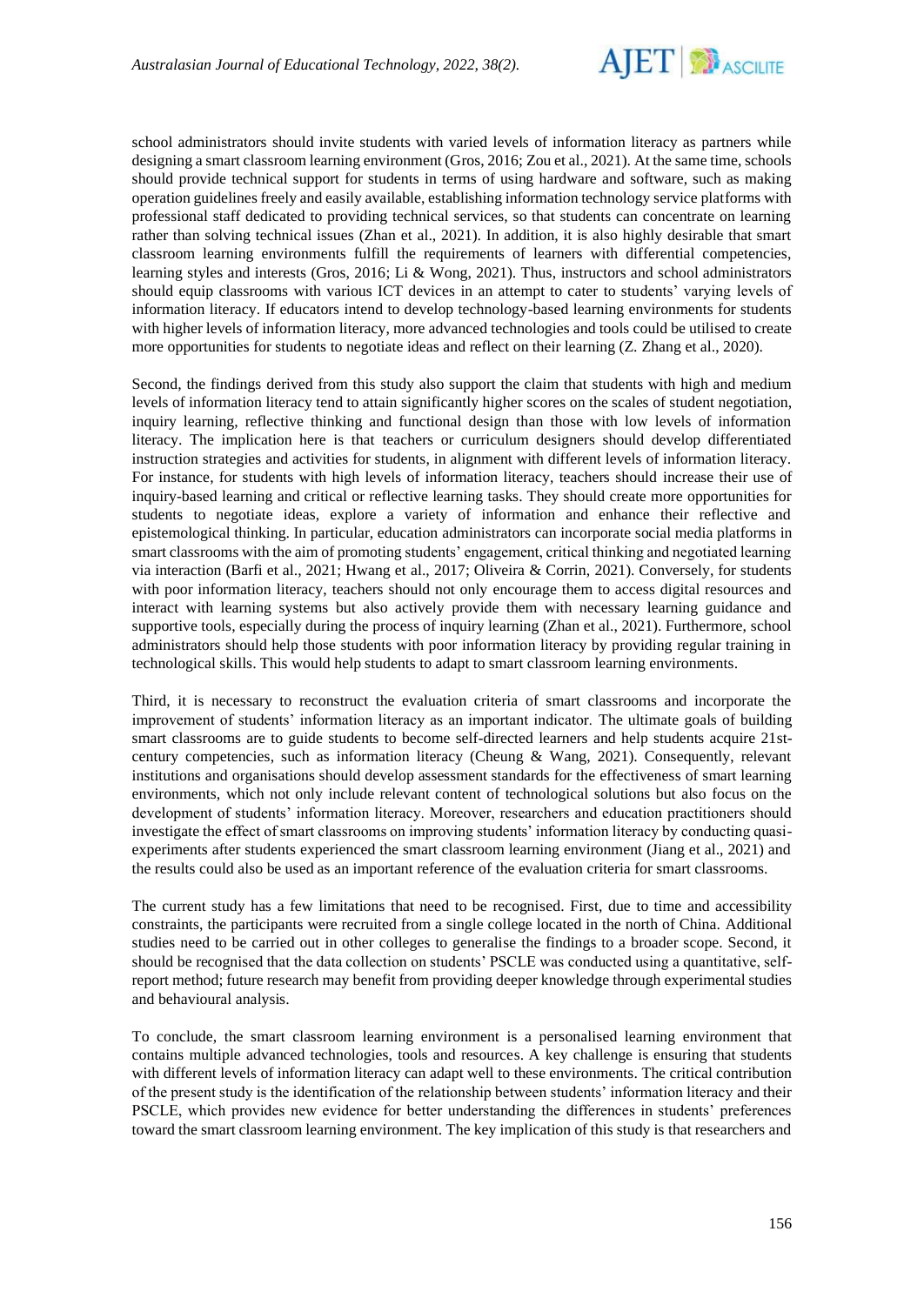

practitioners should take students' information literacy into full consideration when designing, constructing and evaluating a smart classroom environment, with the aim of enhancing students' effective learning.

### **Acknowledgements**

The work was supported by the Key Project of National Education Scientific 13th Five-Year Plan in 2020, Research on the Connotation, Standard and Evaluation System of Student Information Literacy (project number: ACA200008).

# **Data availability statement**

The data in this study may be obtained by contacting the authors via email.

### **References**

- Association of College and Research Libraries. (2016). *Framework for information literacy for higher education*. <http://www.ala.org/acrl/sites/ala.org.acrl/files/content/issues/infolit/framework1.pdf>
- Alkan, M., & Meinck, S. (2016). The relationship between students' use of ICT for social communication and their computer and information literacy. *Large-scale Assessments in Education*, *4*(15), 1–17. <https://doi.org/10.1186/s40536-016-0029-z>
- Allen, J., Robbins, S. B., Casillas, A., & Oh, I. S. (2008). Third-year college retention and transfer: Effects of academic performance, motivation, and social connectedness. *Research in Higher Education*, *49*(7), 647–664. <https://doi.org/10.1007/s11162-008-9098-3>
- Areepattamannil, S., & Khine, M. S. (2017). Early adolescents' use of information and communication technologies (ICTs) for social communication in 20 countries: Examining the roles of ICT-related behavioral and motivational characteristics. *Computers in Human Behavior*, *73*, 263–272. <https://doi.org/10.1016/j.chb.2017.03.058>
- Barfi, K. A., Bervell, B., & Arkorful, V. (2021). Integration of social media for smart pedagogy: initial perceptions of senior high school students in Ghana. *Education and Information Technologies*, *26*(3), 3033–3055. <https://doi.org/10.1007/s10639-020-10405-y>
- Behrens, S. J. (1994). A conceptual analysis and historical overview of information literacy. *College & Research Libraries*, *55*(4), 309–322. [https://doi.org/10.5860/crl\\_55\\_04\\_309](https://doi.org/10.5860/crl_55_04_309)
- Biggs, J. (1993). What do inventories of students' learning processes really measure? A theoretical review and clarification. *British Journal of Educational Psychology*, *63*(1), 3–19. [https://doi.org/10.1111/j.2044-](https://doi.org/10.1111/j.2044-8279.1993.tb01038.x) [8279.1993.tb01038.x](https://doi.org/10.1111/j.2044-8279.1993.tb01038.x)
- Catts, R., & Lau, J. (2008). *Towards information literacy indicators.* United Nations Educational, Scientific and Cultural Organization[. https://unesdoc.unesco.org/ark:/48223/pf0000158723](https://unesdoc.unesco.org/ark:/48223/pf0000158723)
- Chai, C. S., Ling Koh, J. H., Tsai, C. C., & Lee Wee Tan, L. (2011). Modeling primary school pre-service teachers' Technological Pedagogical Content Knowledge (TPACK) for meaningful learning with information and communication technology (ICT). *Computers and Education*, *57*(1), 1184–1193. [https://doi.org/10.1016/j.compedu.2011.01.007](https://doi.org/10.1016/j.compedu)
- Cheung, S. -K., & Wang, F. -L. (2021). The continuous pursuit of smart learning. *Australasian Journal of Educational Technology*, *37*(2), 1–6.<https://doi.org/10.14742/ajet.7207>
- Christoph, G., Goldhammer, F., Zylka, J., & Hartig, J. (2015). Adolescents' computer performance: The role of self-concept and motivational aspects. *Computers & Education*, *81*, 1–12. <https://doi.org/10.1016/j.compedu.2014.09.004>
- Chu, S. K. W., Tse, S. K., & Chow, K. (2011). Using collaborative teaching and inquiry project-based learning to help primary school students develop information literacy and information skills. *Library & Information Science Research*, *33*(2), 132–143.<https://doi.org/10.1016/j.lisr.2010.07.017>
- Chuang, S. C., & Tsai, C. C. (2005). Preferences toward the constructivist Internet-based learning environments among high school students in Taiwan. *Computers in Human Behavior*, *21*(2), 255–272. <https://doi.org/10.1016/j.chb.2004.02.015>
- Davis, F. D., Bagozzi, R. P., & Warshaw, P. R. (1989). User acceptance of computer technology: A comparison of two theoretical models. *Management Science*, *35*(8), 982–1003.<https://doi.org/10.2307/2632151>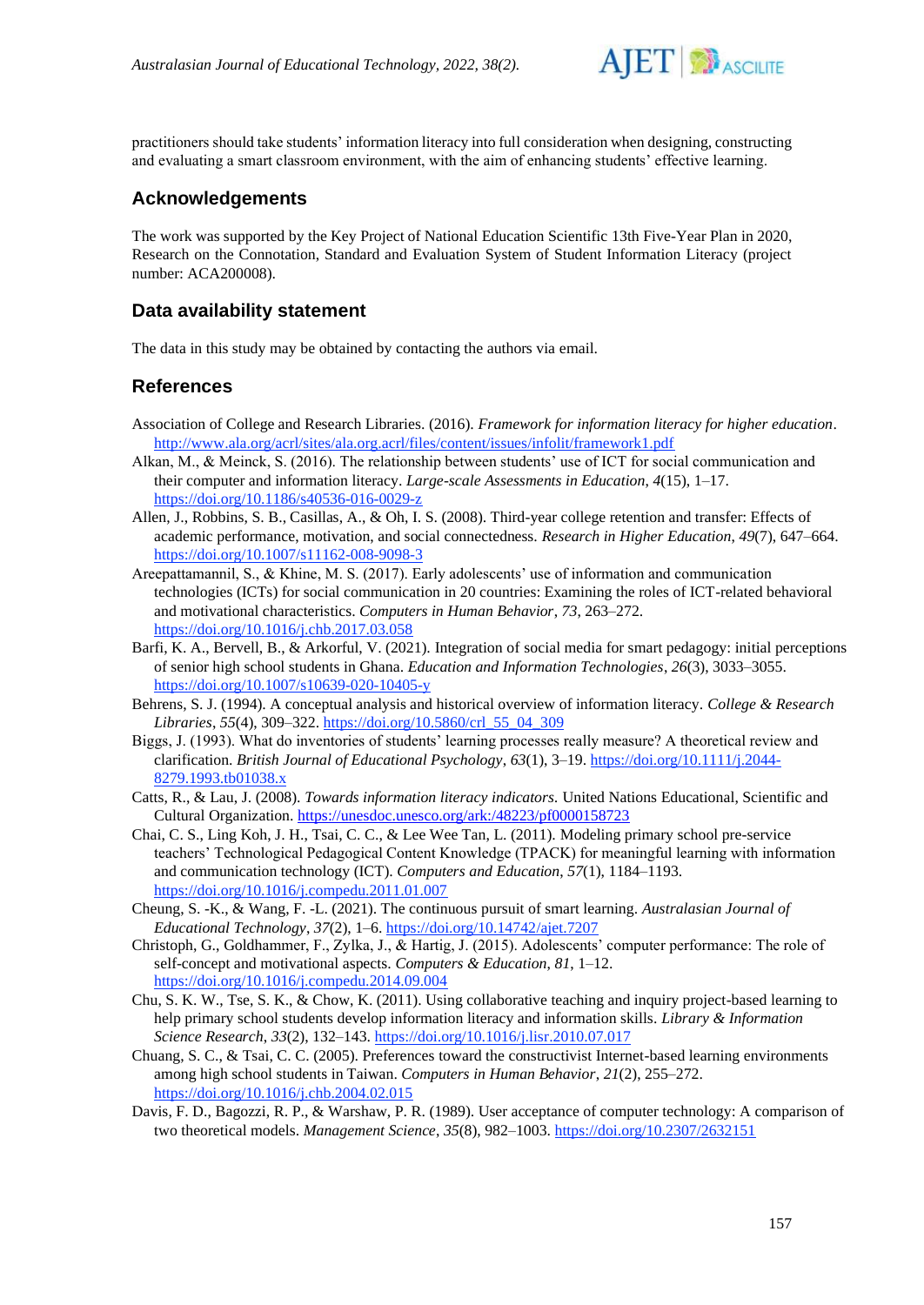

- Dwyer, K. K., Bingham, S. G., Carison, R. E., Prisbell, M., Cruz, A. M., & Fus, D. A. (2004). Communication and connectedness in the classroom: Development of the connected classroom climate inventory. *Communication Research Reports*, *21*(3), 264–272[. https://doi.org/10.1080/08824090409359988](https://doi.org/10.1080/08824090409359988)
- Etikan, I., Musa, S. A., & Alkassim, R. S. (2016). Comparison of convenience sampling and purposive sampling. *American Journal of Theoretical and Applied Statistics*, *5*(1), 1–4.<https://doi.org/10.11648/j.ajtas.20160501.11>
- Fraillon, J., Ainley, J., Schulz, W., Friedman, T., & Duckworth, D. (2020). *Preparing for life in a digital world: IEA International computer and information literacy study 2018 International Report*. Springer. <https://link.springer.com/content/pdf/10.1007/978-3-030-8781-5.pdf>
- Fraser, B. J. (1998). Science learning environments: Assessment, effects and determinants. In B. J. Fraser & K. G. Tobin (Eds.), *International handbook of science education* (pp. 527–561). Kluwer.
- Fu, J., & Pow, J. (2011). Fostering digital literacy through web-based collaborative inquiry learning: A case study. *Journal of Information Technology Education*, *10*, 58–71[. https://doi.org/10.28945/1383](https://doi.org/10.28945/1383)
- Gasque, K.C. G.D. (2016). Information literacy for inquiry-based learning. *Transinformação*, *28*(3), 253–26[2.](https://doi.org/10.1590/2318-08892016000300001)  <https://doi.org/10.1590/2318-08892016000300001>
- Ghavifekr, S., & Rosdy, W. A. W. (2015). Teaching and learning with technology: Effectiveness of ICT integration in schools. *International Journal of Research in Education and Science*, *1*(2), 175–191. <https://doi.org/10.21890/ijres.23596>
- Gros, B. (2016). The design of smart educational environments. *Smart Learning Environments*, *3*(1), 1–11. [https://doi.org/10.1186/s40561-016-0039-x](https://doi.org/10.21890/ijres.23596)
- Harlen, W. (2013). Inquiry-based learning in science and mathematics. *Review of Science, Mathematics and ICT Education*, *7*(2), 9–33. <https://doi.org/10.26220/rev.2042>
- Hasan, B. (2003). The influence of specific computer experiences on computer self-efficacy beliefs. *Computers in Human Behavior*, *19*(4), 443–450[. https://doi.org/10.1016/S0747-5632\(02\)00079-1](https://doi.org/10.1016/S0747-5632(02)00079-1)
- Hasan, B., & Ahmed, M. U. (2010). A path analysis of the impact of application specific perceptions of computer self-efficacy and anxiety on technology acceptance. *Journal of Organizational and End User Computing*, *22*(3), 82–95. [https://doi.org 10.4018/joeuc.2010070105](https://doi.org/10.4018/joeuc.2010070105)
- Hobbs, D. L., Guo, R., Mickelsen, W., & Wertz, C. I. (2015). Assessment of library instruction to develop student information literacy skills. *Radiologic Technology*, *86*(3), 344–349. <https://europepmc.org/article/med/25561635>
- Hwang, G., Lai, C., Liang, J., Chu, H., & Tsai, C. (2017). A long-term experiment to investigate the relationships between high school students' perceptions of mobile learning and peer interaction and higher-order thinking tendencies. *Educational Technology Research and Development*, *66*(1), 75–93. **Error! Hyperlink reference not valid.**
- Jiang, M. Y. C., Jong, M. S. Y., Lau, W. W. F., Chai, C. S., & Wu, N. (2021). Using automatic speech recognition technology to enhance EFL learners' oral language complexity in a flipped classroom. *Australasian Journal of Educational Technology*, *37*(2), 110–131.<https://doi.org/10.14742/ajet.6798>
- Kim, H. S., Ahn, S. H., & Kim, C. M. (2019). A new ICT literacy test for elementary and middle school students in Republic of Korea. *The Asia-Pacific Education Researcher*, *28*(3), 203–212[. https://doi.org/10.1007/s40299-](https://doi.org/10.1007/s40299-018-0428-8) [018-0428-8](https://doi.org/10.1007/s40299-018-0428-8)
- Kim, H. S., Kil, H. J., & Shin, A. (2014). An analysis of variables affecting the ICT literacy level of Korean elementary school students. *Computers & Education*, *77*, 29–38. <https://doi.org/10.1016/j.compedu.2014.04.009>
- Kim, S. (2016). Effects of flipped learning on learning achievement, collaboration ability, and ICT literacy in smart learning environment. *Journal of Educational Technology*, *32*(4), 809–836. <https://doi.org/10.17232/KSET.32.4.809>
- Koper, R. (2014). Conditions for effective smart learning environments. *Smart Learning Environments*, *1*(1), 1– 17.<https://doi.org/10.1186/s40561-014-0005-4>
- Kuiper, E., Volman, M., & Terwel, J. (2009). Developing web literacy in collaborative inquiry activities. *Computers & Education*, *52*(3), 668–680[. https://doi.org/10.1016/j.compedu.2008.11.010](https://doi.org/10.1016/j.compedu.2008.11.010)
- Kurt, M. (2018). Quality in reflective thinking: elicitation and classification of reflective acts. *Quality & Quantity*, *52*(1), 247–259.<https://doi.org/10.1007/s11135-017-0609-1>
- Li, B., Kong, S. C., & Chen, G. (2015). Development and validation of the smart classroom inventory. *Smart Learning Environments*, *2*(1), 1–18[. https://doi.org/10.1186/s40561-015-0012-0](https://doi.org/10.1186/s40561-015-0012-0)
- Li, K., Zhao, X., & Chen, L. (2016). 我国智慧教室的现状及发展 [Status and development of smart classrooms in China]. *Modern Educational Technology*, *26*(7), 25–30.<https://doi.org/CNKI:SUN:XJJS.0.2016-07-005>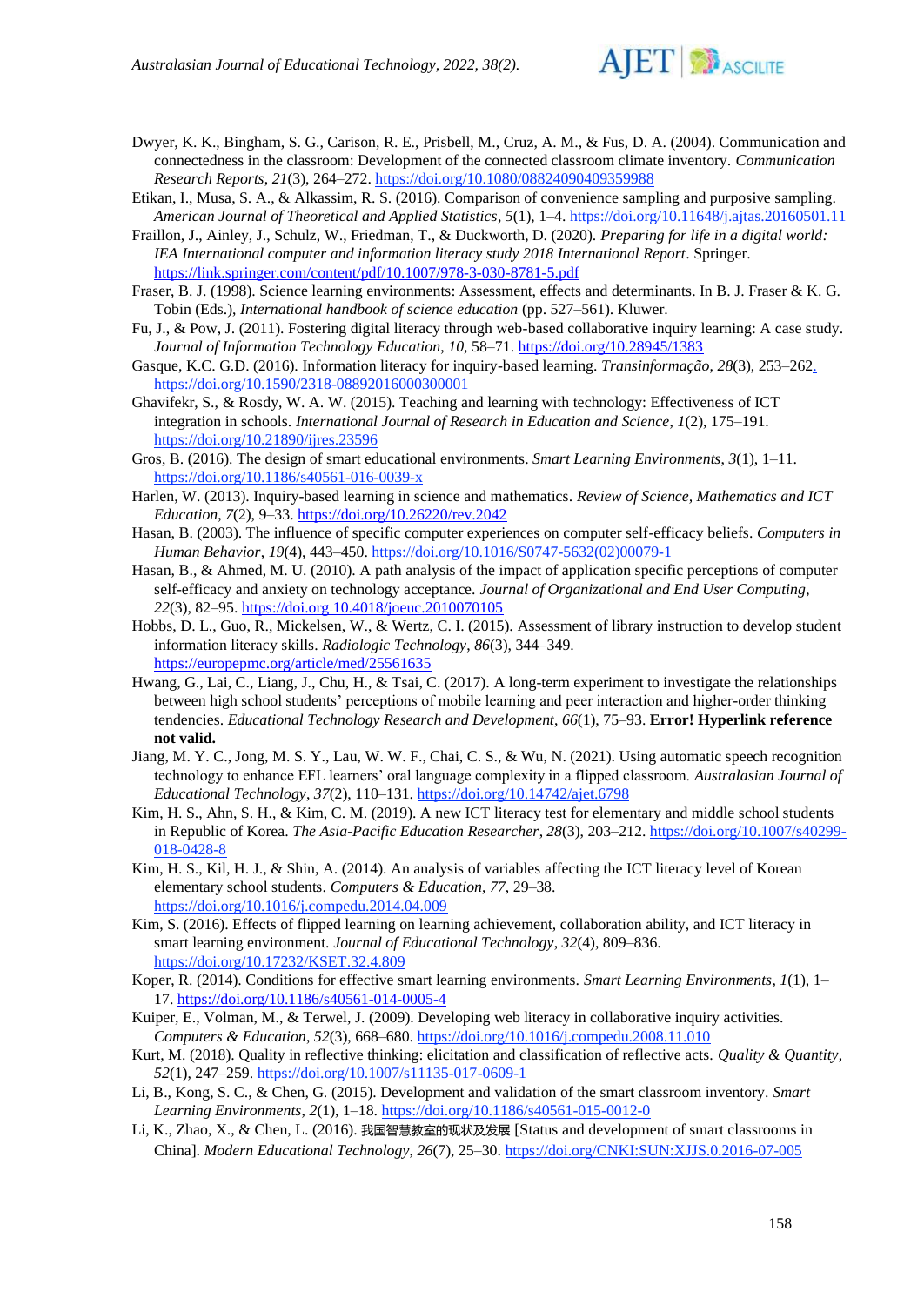

- Li, K. C., & Wong, B. T. M. (2021). Review of smart learning: Patterns and trends in research and practice. *Australasian Journal of Educational Technology*, *37*(2), 189–204[. https://doi.org/10.14742/ajet.6617](https://doi.org/10.14742/ajet.6617)
- Li, Y., Yang, H. H., & MacLeod, J. (2019). Preferences toward the constructivist smart classroom learning environment: examining pre-service teachers' connectedness. *Interactive Learning Environments, 27*(3), 349– 362.<https://doi.org/10.1080/10494820.2018.1474232>
- Lorenceau, A., Marec, C., & Mostafa, T. (2019). *Upgrading the ICT questionnaire items in PISA 2021* (OECD Education Working Papers No. 202). Organisation for Economic Cooperation and Development. <https://doi.org/10.1787/d0f94dc7-en>
- Lu, K., Yang, H. H., & Shi, Y. (2021). Examining the key influencing factors on college students' higher-order thinking skills in the smart classroom environment. *International Journal of Educational Technology in Higher Education*, *18* (1), 1–13.<https://doi.org/10.1186/s41239-020-00238-7>
- Mac Callum, K., Jeffrey, L., & Kinshuk (2014). Comparing the role of ICT literacy and anxiety in the adoption of mobile learning. *Computers in Human Behavior*, *39*, 8–19[. https://doi.org/10.1016/j.chb.2014.05.024](https://doi.org/10.1016/j.chb.2014.05.024)
- Macefield, R. (2009). ICT literacy in the information age. In A. Cartelli & M. Palma (Eds.), *Encyclopedia of information communication technology* (pp. 378–383). IGI Global. [https://doi.org/10.4018/978-1-59904-845-](https://doi.org/10.4018/978-1-59904-845-1.ch050) [1.ch050](https://doi.org/10.4018/978-1-59904-845-1.ch050)
- MacLeod, J., Yang, H. H., Zhu, S., & Li, Y. H. (2018). Understanding students' preferences toward the smart classroom learning environment: Development and validation of an instrument. *Computers & Education*, *122*, 80–91.<https://doi.org/10.1016/j.compedu.2018.03.015>
- Mao, Q. M., Jiang, L.B., & Hou, J. Q., (2018). 高校教师应用智慧教室的有效性调查研究—以H大型为例 [Investigation on the effectiveness of the application of smart classrooms by university teachers: A case analysis of University H]. *Modern Educational Technology*, *28*(10), 49–55[. https://doi.org/10.3969/j.issn.1009-8097.2018.10.007](https://doi.org/10.3969/j.issn.1009-8097.2018.10.007)
- Maor, D., & Fraser, B. J. (1996). Use of classroom environment perceptions in evaluating inquiry-based computerassisted learning. *International Journal of Science Education*, *18*(4), 401–421. <https://doi.org/10.1080/0950069960180402>
- Niemeyer, D. (2003). *Hard facts on smart classroom design: Ideas, guidelines, and layouts*. Scarecrow Press, Inc.
- Oliveira, E., de Barba, P. G., & Corrin, L. (2021). Enabling adaptive, personalised and context-aware interaction in a smart learning environment: Piloting the iCollab system. *Australasian Journal of Educational Technology*, *37*(2), 1–23.<https://doi.org/10.14742/ajet.6792>
- Owston, R., Wideman, H., Ronda, N. S., & Brown, C. (2009). Computer game development as a literacy activity. *Computers & Education*, *53*(3), 977–989[. https://doi.org/10.1016/j.compedu.2009.05.015](https://doi.org/10.1016/j.compedu.2009.05.015)
- Pedaste, M., Mäeots, M., Siiman, L. -A., De Jong, T., Van Riesen, S. A., Kamp, E. T., & Tsourlidaki, E. (2015). Phases of inquiry-based learning: Definitions and the inquiry cycle. *Educational Research Review*, *14*, 47–61. <https://doi.org/10.1016/j.edurev.2015.02.003>
- Pérez, J., & Murray, M. C. (2010). Generativity: The new frontier for information and communication technology literacy. *Interdisciplinary Journal of Information, Knowledge, and Management*, *5*, 127–137. <https://doi.org/10.28945/1134>
- Pham, D. T., Dimov, S. S., & Nguyen, C. D. (2005). Selection of K in K-means clustering. *Proceedings of the Institution of Mechanical Engineers, Part C: Journal of Mechanical Engineering Science*, *219*(1), 103–119. <https://doi.org/10.1243%2F095440605X8298>
- Potosky, D. (2002). A field study of computer efficacy beliefs as an outcome of training: The role of computer playfulness, computer knowledge, and performance during training. *Computers in Human Behavior*, *18*(3), 241–255. [https://doi.org/10.1016/S0747-5632\(01\)00050-4](https://doi.org/10.1016/S0747-5632(01)00050-4)
- Pow, J., & Jun, F. U. (2012). Developing digital literacy through collaborative inquiry learning in the web 2.0 environment–An exploration of implementing strategy. *Journal of Information Technology Education: Research*, *11*(1), 287–299.<https://doi.org/10.28945/1737>
- Rose, J., & Fogarty, G. J. (2006). Determinants of perceived usefulness and perceived ease of use in the technology acceptance model: Senior consumers' adoption of self-service banking technologies. *Proceedings of the Academy of World Business, Marketing and Management Development: Business Across Borders in the 21st Century, 2*(10), 122–129.
- Scherer, R., Siddiq, F., & Teo, T. (2015). Becoming more specific: Measuring and modeling teachers' perceived usefulness of ICT in the context of teaching and learning. *Computers & Education*, *88*, 202–214. <https://doi.org/10.1016/j.compedu.2015.05.005>
- Steinley, D. (2006). K–means clustering: a half–century synthesis. *British Journal of Mathematical and Statistical Psychology*, *59*(1), 1–34.<https://doi.org/10.1348/000711005X48266>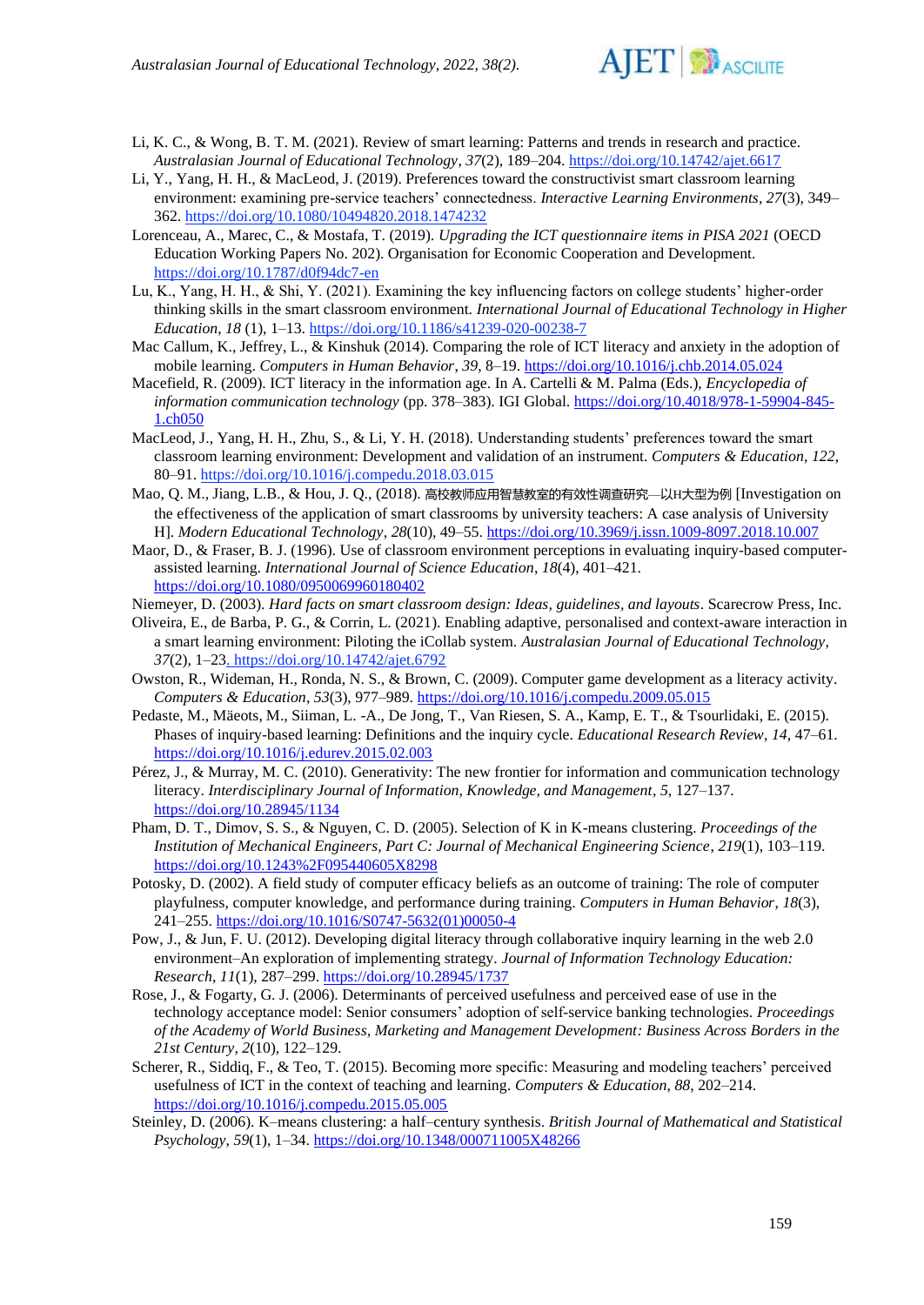

- Tang, C. M., & Chaw, L.Y. (2016). Digital literacy: A prerequisite for effective learning in a blended learning environment? *Electronic Journal of E–learning*, *14*(1), 54–65[. https://files.eric.ed.gov/fulltext/EJ1099109.pdf](https://files.eric.ed.gov/fulltext/EJ1099109.pdf)
- Taylor, P. C., Fraser, B. J., & Fisher, D. L. (1997). Monitoring constructivist classroom learning environments. *International Journal of Educational Research*, *27*(4), 293–302[. https://doi.org/10.1016/S0883-](https://doi.org/10.1016/S0883-0355(97)90011-2) [0355\(97\)90011-2](https://doi.org/10.1016/S0883-0355(97)90011-2)
- Temdee, P. (2021). Smart learning environment for enhancing digital literacy of Thai youth: A case study of ethnic minority group. *Wireless Personal Communications*, *118*(3),1841–1852. [https://doi.org/10.1007/s11277-](https://doi.org/10.1007/s11277-019-06637-y) [019-06637-y](https://doi.org/10.1007/s11277-019-06637-y)
- Teo, T. (2011). Factors influencing teachers' intention to use technology: Model development and test. *Computers & Education*, *57*(4), 2432–2440.<https://doi.org/10.1016/j.compedu.2011.06.008>
- Teo, T. (2013). A comparison of non*–*nested models in explaining teachers' intention to use technology. *British Journal of Educational Technology*, *44*(3), E81–E84.<https://doi.org/10.1111/j.1467-8535.2012.01350.x>
- Ting, Y. L. (2015). Tapping into students' digital literacy and designing negotiated learning to promote learner autonomy. *The Internet and Higher Education*, *26*, 25–32[. https://doi.org/10.1016/j.iheduc.2015.04.004](https://doi.org/10.1016/j.iheduc.2015.04.004)
- Toyo, O. D. (2017). Undergraduates' information literacy skills and the use of electronic resources in Delta State University, Abraka, Nigeria. *International Journal of Education and Evaluation*, *3*(1), 28–35. [https://iiardpub.org/get/IJEE/VOL.%203%20NO.%201%202017/UNDERGRADUATES%E2%80%99%20IN](https://iiardpub.org/get/IJEE/VOL.%203%20NO.%201%202017/UNDERGRADUATES%E2%80%99%20INFORMATION.pdf) [FORMATION.pdf](https://iiardpub.org/get/IJEE/VOL.%203%20NO.%201%202017/UNDERGRADUATES%E2%80%99%20INFORMATION.pdf)
- Tsai, P. S., Tsai, C. C., & Hwang, G. J. (2012). Developing a survey for assessing preferences in constructivist context*–*aware ubiquitous learning environments. *Journal of Computer Assisted Learning*, *28*(3), 250–264. <https://doi.org/10.1111/j.1365-2729.2011.00436.x>
- Ukachi, N. B. (2015). Information literacy of students as a correlate of their use of electronic resources in university libraries in Nigeria. *The Electronic Library*, *33*(3), 486–501. [https://doi.org/10.1108/EL-05-2013-](https://doi.org/10.1108/EL-05-2013-0085) [0085](https://doi.org/10.1108/EL-05-2013-0085)
- Vezzosi, M. (2004). *Critical thinking and reflective practice: The role of information literacy*. University of Northumbria-Newcastle.<https://www.repository.unipr.it/bitstream/1889/91/2/BP100%20Vezzosi.pdf>
- Warschauer, M. (2007). Information literacy in the laptop classroom. *Teachers College Record*, *109*(11), 2511– 2540.<https://www.tcrecord.org/Content.asp?ContentId=14534>
- Yang, J., & Huang, R. (2015). Development and validation of a scale for evaluating technology-rich classroom environment. *Journal of Computers in Education, 2*(2), 145–162.<https://doi.org/10.1007/s40692-015-0029-y>
- Yang, J., Pan, H., Zhou, W., & Huang, R. (2018). Evaluation of smart classroom from the perspective of infusing technology into pedagogy. *Smart Learning Environments*, *5*(1), Article 20. [https://doi.org/10.1186/s40561-](https://doi.org/10.1186/s40561-018-0070-1) [018-0070-1](https://doi.org/10.1186/s40561-018-0070-1)
- Yuan, C., & Yang, H. (2019). Research on K-value selection method of K-means clustering algorithm. *Multidisciplinary Scientific Journal*, *2*(2), 226–235[. https://doi.org/10.3390/j2020016](https://doi.org/10.3390/j2020016)
- Yuksel, U. (2010). Integrating curriculum: Developing student autonomy in learning in higher education. *Journal of College Teaching & Learning*, *7*, 1–8.<https://doi.org/10.19030/tlc.v7i8.138>
- Zajonc, R. B. (1980). Feeling and thinking: Preferences need no inferences. *American Psychologist*, *35*(2), 151– 175.<https://doi.org/10.1037/0003-066X.35.2.151>
- Zajonc, R. B., & Markus, H. (1982). Affective and cognitive factors in preferences. *Journal of Consumer Research*, *9*(2), 123–131.<https://doi.org/10.1086/208905>
- Ze, J., & Fu, Y. C., (2020). 智慧教室环境下高校课堂模式的发展路径探究 [Research on the development path of classroom patterns in colleges and universities under smart class environment]. *Smart Buildings and Smart Cities*, *8*, 101–102[. https://doi.org/10.13655/j.cnki.ibci.2020.08.039](https://doi.org/10.13655/j.cnki.ibci.2020.08.039)
- Zhan, Z., Wu, Q., Lin, Z., & Cai, J. (2021). Smart classroom environments affect teacher-student interaction: Evidence from a behavioural sequence analysis. *Australasian Journal of Educational Technology*, *37*(2), 96– 109.<https://doi.org/10.14742/ajet.6523>
- Zhang, X., Yang, H. H., & Shi, Y.H. (2020). 智慧教室环境下大学生学习环境偏好与学习策略的关系探究 [Research on the relationship between college students' learning environment preferences and learning strategies under the environment of smart classroom]*. Modern Educational Technology*, *30*(3), 45–51. <https://doi.org/10.3969/j.issn.1009-8097.2020.03.007>
- Zhang, Y., Li, X., Zhu, L., Dong X., & Hao, Q. (2019). What is a smart classroom? a literature review. In S. Yu, H. Niemi, & J. Mason (Eds.), *Shaping future schools with digital technology: An international handbook* (pp. 25-40). Springer. [https://doi.org/10.1007/978-981-13-9439-3\\_2](https://doi.org/10.1007/978-981-13-9439-3_2)